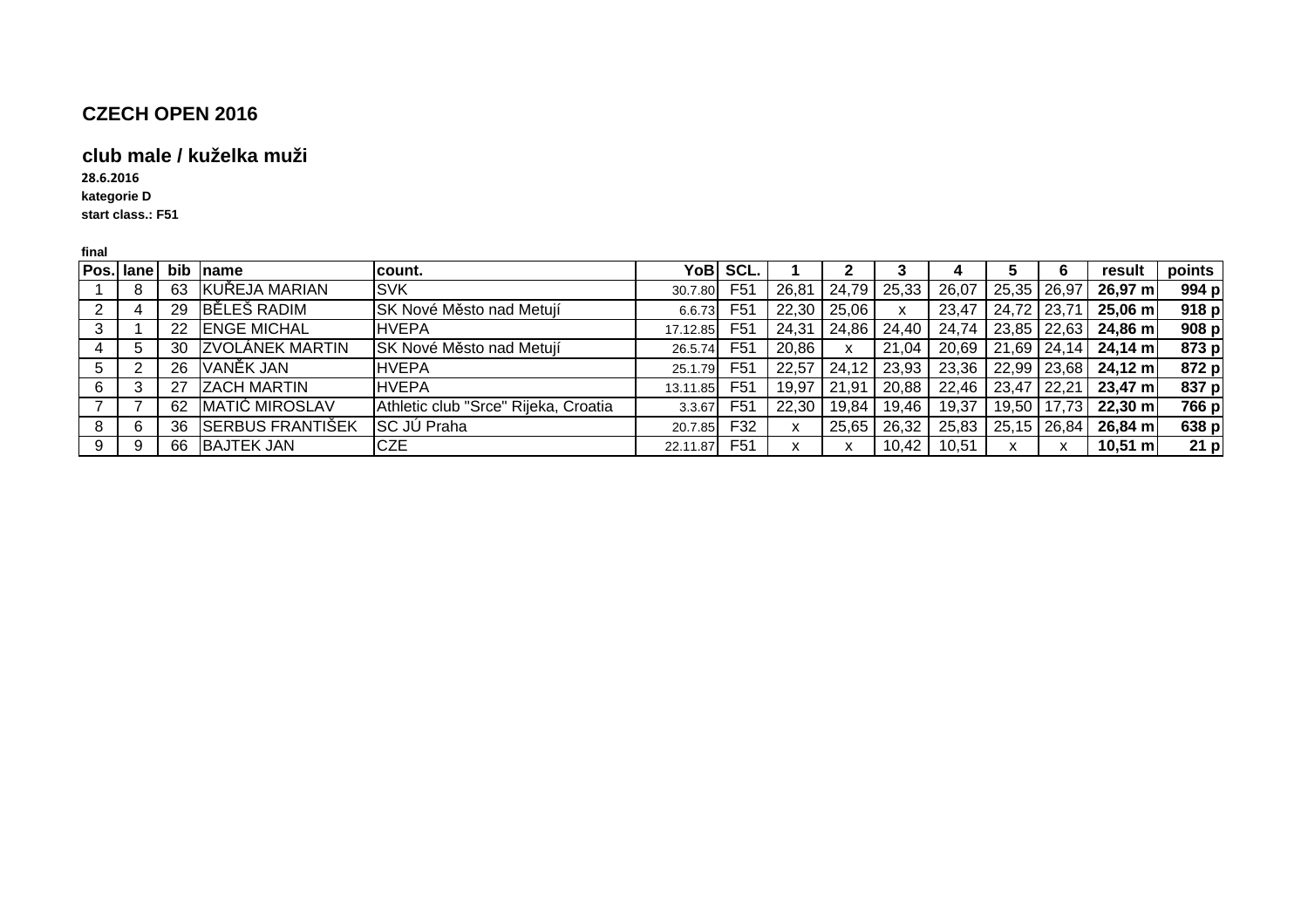## **Results - Výsledky**

## **CZECH OPEN 2016**

# **100m female / 100m ženy**

#### **kategorie D**

**start class.: T20/T35/T47**

| final          |          |     |                             | Wind:                   | $+2,3$   |                 |            |        |
|----------------|----------|-----|-----------------------------|-------------------------|----------|-----------------|------------|--------|
|                | pos lane | bib | Iname                       | count.                  |          | YoB SCL.        | result     | points |
|                | 8        | 48  | JAKSCHOVÁ TEREZA            | <b>ASK SLAVIA PRAHA</b> | 1.9.95   | T47             | 13,25      | 820 p  |
| $\overline{2}$ | 4        | 18  | <b>TITĚROVÁ TEREZA</b>      | ČSMPS                   | 21.12.97 | T20             | 13,34      | 810 p  |
| 3              | 3        |     | SKUHROVSKÁ VERONIKA         | ČSMPS                   | 27.11.95 | T <sub>20</sub> | 13,41      | 800 p  |
| 4              | 2        | 20  | SVÁTKOVÁ ZUZANA             | ČSMPS                   | 9.11.87  | T20             | 14,98      | 612 p  |
| 5              | 5        | 21  | <u>VOTROUBKOVÁ VERONIKA</u> | ČSMPS                   | 28.7.94  | T <sub>20</sub> | 15,15      | 594 p  |
| 6              | 6        | 40  | KADETOVÁ LENKA              | <b>SH</b>               | 29.1.90  | T35             | <b>DNS</b> |        |
|                |          | 43  | LUXOVÁ ANNA                 | <b>SH</b>               | 28.5.97  | T35             | <b>DNS</b> |        |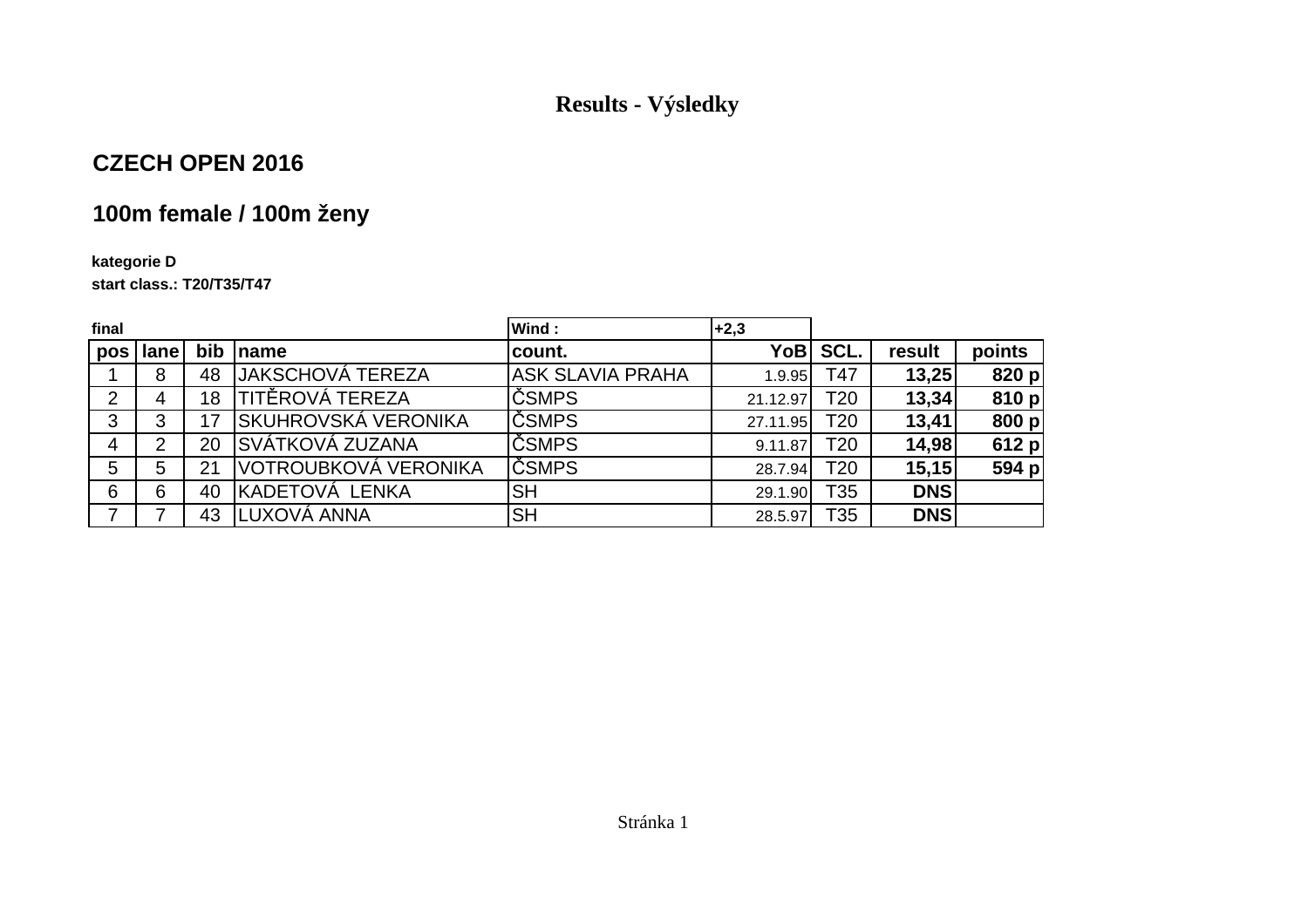## **Results - Výsledky**

## **CZECH OPEN 2016**

# **100m male / 100m muži**

#### **kategorie Dstart class.: T36/T37/T38**

| final           |      |    |                        | Wind:      | l+1.7    |          |        |         |
|-----------------|------|----|------------------------|------------|----------|----------|--------|---------|
| pos             | lane |    | bib name               | count.     |          | YoB SCL. | result | points  |
| ◢               | 4    | 64 | <b>IERBAN BENJAMIN</b> | <b>SVK</b> | 16.10.89 | T36      | 14,13  | 699 pl  |
| ົ<br>$\epsilon$ | ົ    | 6  | <b>MOŠTĚK JAN</b>      | <b>CZE</b> |          | T37      | 17,93  | $233$ p |
| 3               | ◠    | 37 | BERDIS MATĚJ           | <b>SH</b>  | 30.4.98  | T38      | 17,49  | $154$ p |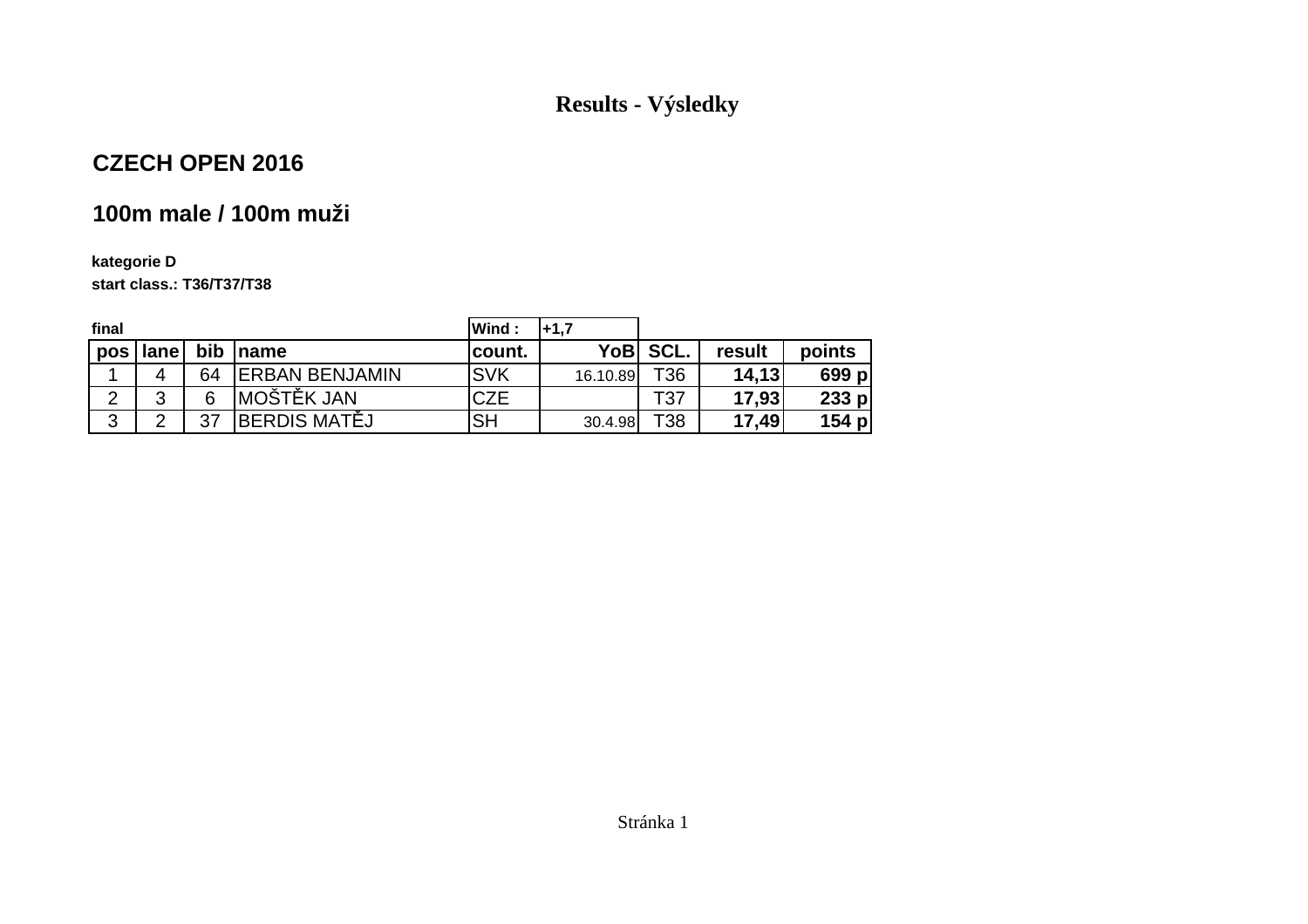# **shot put female / koule ženy**

**28.6.2016**

**kategorie Dstart class.: F35/F37/F44**

| pos lane bib |    | <b>name</b>                | count.    |         | YoB SCL.   |                         |     |                      |      |              |       | result            | points |
|--------------|----|----------------------------|-----------|---------|------------|-------------------------|-----|----------------------|------|--------------|-------|-------------------|--------|
|              | 38 | <b>BERNÁ</b><br><b>EVA</b> | <b>SH</b> | 25.5.86 | ロクマ<br>−ა. | $\lambda$               |     | $\ddot{\phantom{0}}$ |      | $\mathbf{v}$ | 10,34 | $10,34 \text{ m}$ | 805 p  |
| -            | 43 | LUXOVÁ ANNA                | <b>SH</b> | 28.5.97 | 口った<br>ບບ  | 7.4 <sub>F</sub><br>ט ' | .46 | $\Lambda$<br>0. IZ   | 8,00 | 8,50         | 8,06  | $8,50 \; m$       | 637 p  |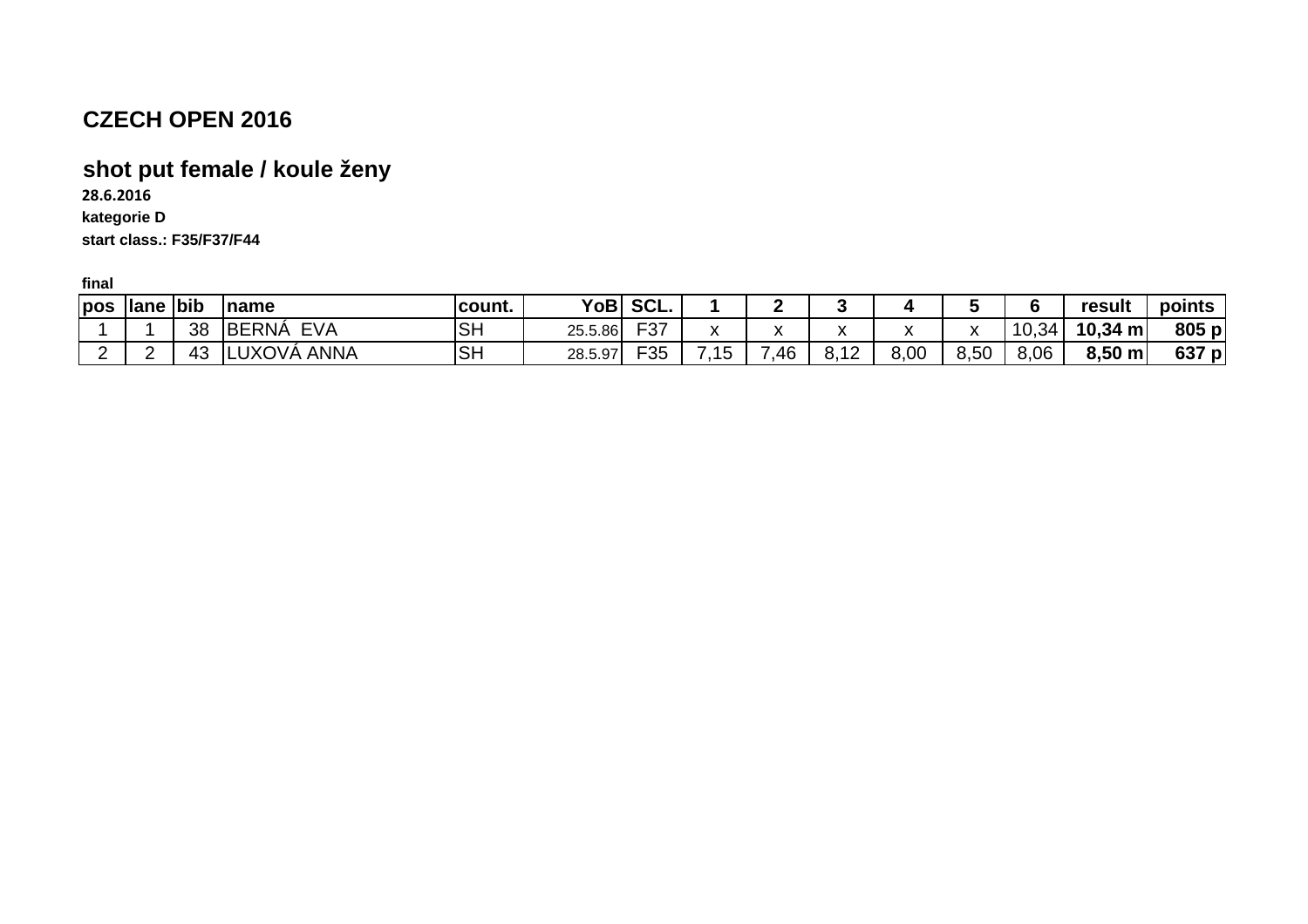## **shot put male / koule muži**

**28.6.2016**

**kategorie D**

**start class.: F40/F42/F37/F36**

| pos | <b>lane</b> | bib | Iname                | <b>Icount.</b> | YoBl    | 'SCL. |      |       |                    | 4                         |              |                   | result              | points |
|-----|-------------|-----|----------------------|----------------|---------|-------|------|-------|--------------------|---------------------------|--------------|-------------------|---------------------|--------|
|     |             | 15  | <b>TOMIC MLADEN</b>  | Croatia        | 8.8.76  | F42   | ,86  | 12.09 | 12,08              | $\mathbf v$<br>ᄉ          | 12,01        | .2.28             | $12,28 \; \text{m}$ | 781 p  |
|     |             | 3   | <b>SLOUP MATIJA</b>  | Croatia        | 24.6.96 | F40   | 71   | 8,66  | 8,70               | 9,00                      | 8,70         | $\mathbf{v}$<br>Λ | $9,00 \; m$         | 529 p  |
|     |             | 45  | <b>PALLAG MICHAL</b> | <b>SH</b>      | 24.4.89 | F37   | 9,68 | .76   | $\mathbf{v}$<br>^` | $\mathbf{v}$<br>$\lambda$ | $\mathbf{v}$ | $\mathbf{v}$<br>Λ | $9,76 \; m$         | 401 p  |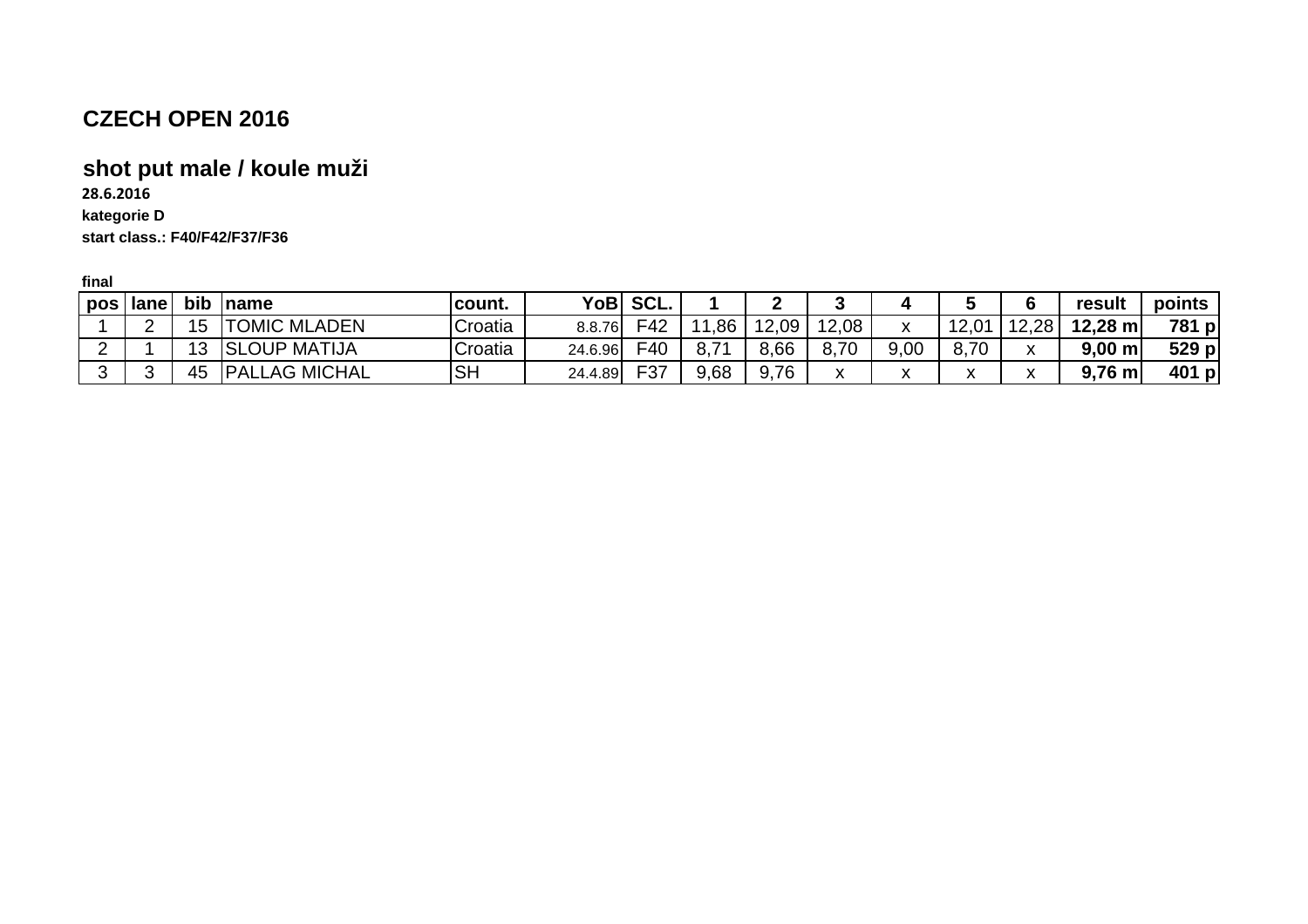# **shot put female / koule ženy**

**kategorie D start class.: F32/F34/F53/F54/F5728.6.2016**

| pos      | l lane | bib | <b>Iname</b>             | lcount.                 | YoB      | SCL.            |      |      |                           |                   |      |      | result      | points          |
|----------|--------|-----|--------------------------|-------------------------|----------|-----------------|------|------|---------------------------|-------------------|------|------|-------------|-----------------|
|          |        | 56  | <b>LE JEAN PAMELA</b>    | <b>CANADA</b>           | 12.11.84 | F53             | 3,86 | 4,00 | 4,15                      | 4,31              | 4,26 | 4,28 | $4,31 \; m$ | 912 p           |
| <u>.</u> |        |     | <b>IKACANU EVA</b>       | <b>AK Olomouc</b>       | 20.5.65  | F54             | 5,51 | 5,55 | 5,38                      | 5,59              | 5,92 | 5,71 | $5,92 \; m$ | 731 p           |
|          |        |     | <b> OBROVÁ MIROSLAVA</b> | <b>AK Olomouc</b>       | 10.8.75  | F <sub>57</sub> | 6,08 | 6,18 | 6,31                      | 6,1               | 6,34 | 6,39 | $6,39$ m    | 354 p           |
|          | 6      | 35  | INOVÁKOVÁ KATEŘINA       | <b>SC JÚ Praha</b>      | 18.12.97 | F55             | 4,78 | 4,85 | 5,02                      | 4,88              | 4,75 | 4.70 | $5,02 \; m$ | 288 p           |
|          |        | 24  | PÍSAŘÍKOVÁ VENDULA       | <b>HVEPA</b>            | 1.3.83   | F32             | 2,49 | 2,64 | $\checkmark$<br>$\lambda$ | $\mathbf{v}$<br>v | 2,57 | 2,38 | $2,64$ m    | 28p             |
|          |        | 59  | MARCANÍKOVÁ ANNA         | AC Jaroslava Halvy Zlín | 23.3.95  | F34             | 2,87 | 2,95 | 3,11                      | 3,30              | 3,20 | 3,27 | $3,30$ m    | 19 <sub>p</sub> |
|          |        |     |                          |                         |          |                 |      |      |                           |                   |      |      |             |                 |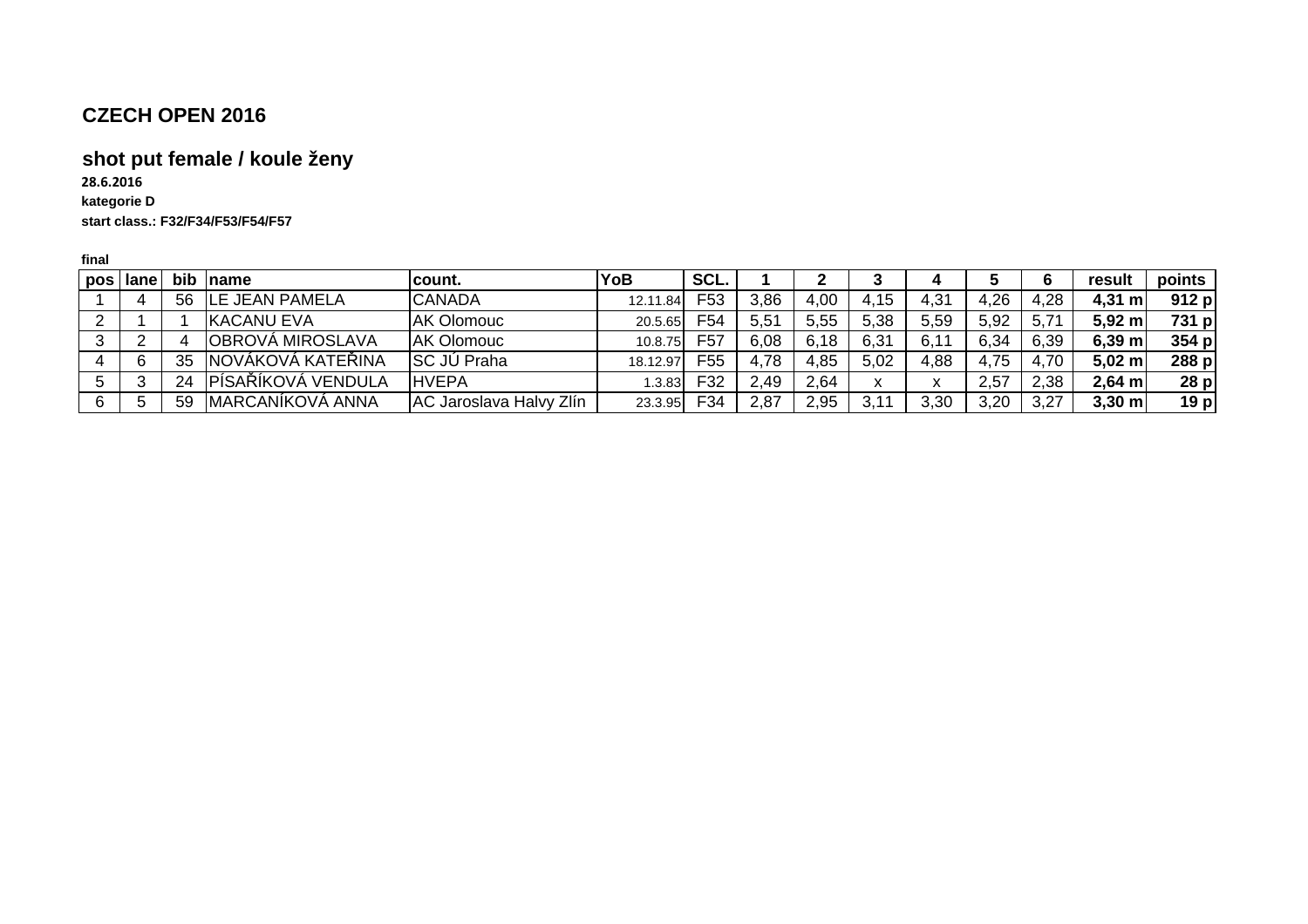#### **javelin male / oštěp muži**

**kategorie D start class.: F53/F5428.6.2016**

| pos lane | bib   | <b>Iname</b>            | count.                         | YoB      | SCL.            |      |       |         |       |              |       | result            | points  |
|----------|-------|-------------------------|--------------------------------|----------|-----------------|------|-------|---------|-------|--------------|-------|-------------------|---------|
|          | $-57$ | INAČIN STANISLAV        | <b>AC Jaroslava Halvy Zlín</b> | 16.3.60  | F <sub>54</sub> |      | 13,90 | $\cdot$ | 14,53 | $75^{\circ}$ | 15,16 | $15,16 \text{ m}$ | $255$ p |
|          | -47   | <b>IKADLIK VLADIMIR</b> | <b>SK MORAVIA BRNO</b>         | 12.11.77 | F <sub>54</sub> |      | 14,93 | 14.64   | 14.94 | $\mathbf{v}$ |       | 14,94 m           | 242 p   |
|          | 28    | <b>KROUZEL LEOS</b>     | <b>HVEPA</b>                   | 20.6.86  | F53             | 6,02 | 5,98  | 6,82    | 6,13  | 6,59         | .U    | $7,01 \text{ m}$  | $21$ p  |
|          | ററ    | <b>HORSKÝ PETR</b>      | <b>HVEPA</b>                   | 16.5.85  | F <sub>54</sub> |      |       |         |       |              |       | <b>DNS</b>        |         |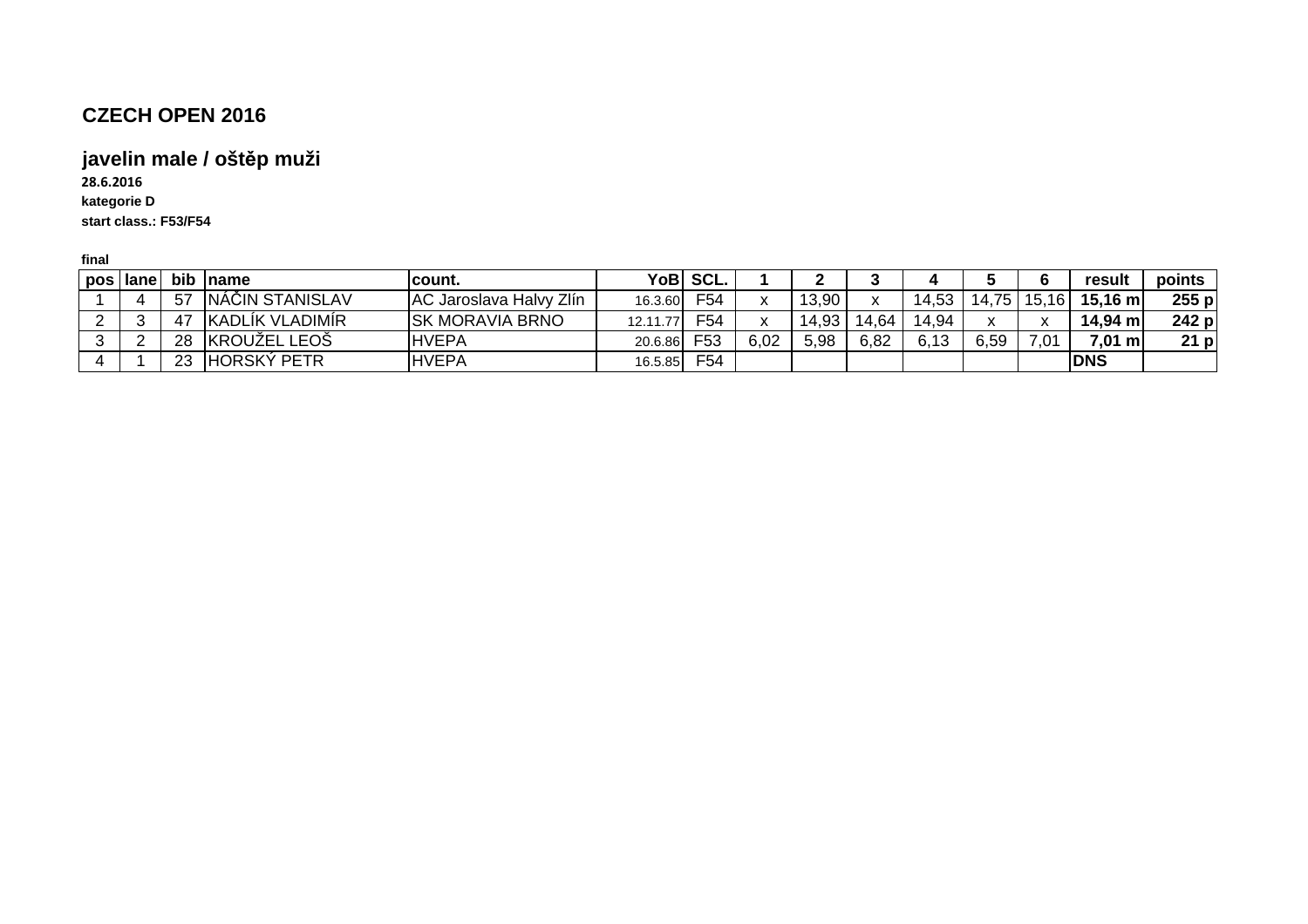# **longjump female / dálka ženy**

**28.6.2016**

**kategorie D**

**start class.:** 

| pos | lane | <b>bib</b> | Iname                        | lcount.          |          | YoBI SCL.       |                    |  |                                                                                                     |                                                                   | result           | points          |
|-----|------|------------|------------------------------|------------------|----------|-----------------|--------------------|--|-----------------------------------------------------------------------------------------------------|-------------------------------------------------------------------|------------------|-----------------|
|     |      |            | ISKUHROVSKÁ VERONIKA         | ČSMPS            | 27.11.95 | F20             |                    |  |                                                                                                     | 4,48 /+0,3 4,50 /+1,7 4,74 /+1,4 4,62 /+2,7 4,58 /+4,2 4,35 /+3,2 | $4.74$ m         | 611 p           |
|     |      | 48         | <b>I</b> JAKSCHOVÁ TEREZA    | ASK SLAVIA PRAHA |          | $1.9.95$ F47    |                    |  | $\begin{bmatrix} 4.77 & +1.9 & 4.85 & +2.3 & 4.79 & +0.6 & 4.65 & +2.0 & 3.62 & +1.7 \end{bmatrix}$ | $/+2.8$                                                           | $4.85$ m         | 509 p           |
|     |      | 18         | <b>ITITÉROVA TEREZA</b>      | <b>ČSMPS</b>     | 21.12.97 | F <sub>20</sub> | 4.33<br>$/ +3.1 x$ |  | $/+2.0$ 4.29 $/+1.7$ 4.24 $/+3.2$                                                                   | $/+1.6$ 4.26 $/+1.5$                                              | $4.33$ m         | 346 p           |
|     |      |            | IVOTROUBKOVÁ VERONIKA IČSMPS |                  | 28.7.94  | F <sub>20</sub> | 3.45               |  | /+2,3 3,73 /+3,6 3,71 /+1,0 3,84 /+2,3 3,62 /+1,9                                                   | $/+2.8$                                                           | $3.84$ m         | 90 <sub>p</sub> |
|     |      | 20         | SVÁTKOVÁ ZUZANA              | ČSMPS            | 9.11.87  | F <sub>20</sub> |                    |  |                                                                                                     |                                                                   | $0,00 \text{ m}$ |                 |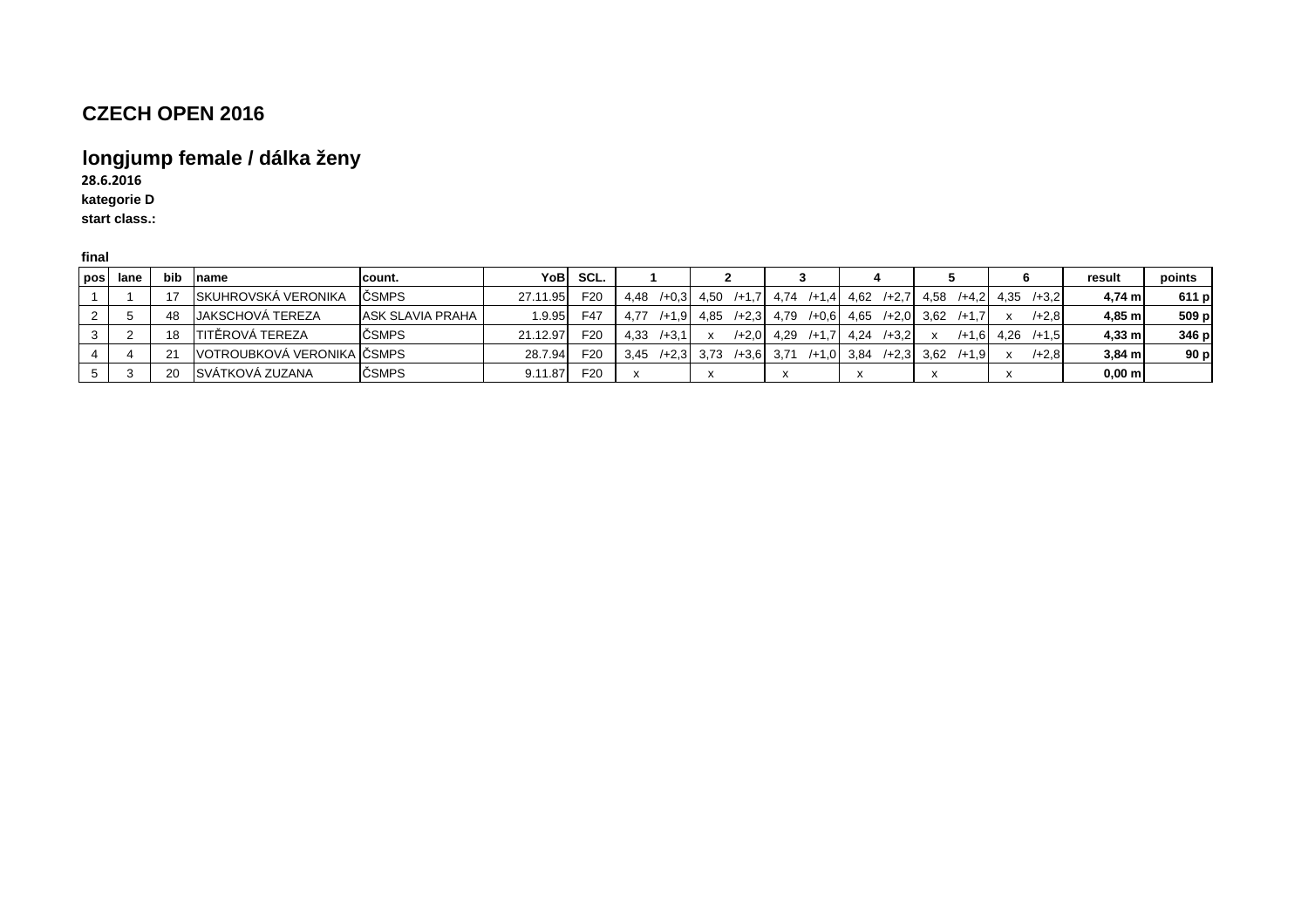## **longjump male / dálka muži**

**kategorie D start class.: F3628.6.2016**

| pos | lane | bib                | name                                  | count.     | YoB,     | SCL. |  |                                |                                           |                           |                                                   | result  | points |
|-----|------|--------------------|---------------------------------------|------------|----------|------|--|--------------------------------|-------------------------------------------|---------------------------|---------------------------------------------------|---------|--------|
|     |      | $\sim$ $\sim$<br>ĥ | NJAMIN<br>$\mathbf{v}$<br>FRRAN<br>-⊢ | <b>SVK</b> | 16.10.89 | F36  |  | $\sim$<br>- -<br>4.Z6<br>гv. і | $\sim$ $\sim$<br>ി വ<br>ຸ້<br>⊤∪.∪<br>ບ.ບ | 1.24<br>$\sim$<br>ി<br>′≁ | $\sim$ $\sim$<br>$\overline{A}$<br>۱ (3.∠+′<br>44 | 4,44 ml | 570 p  |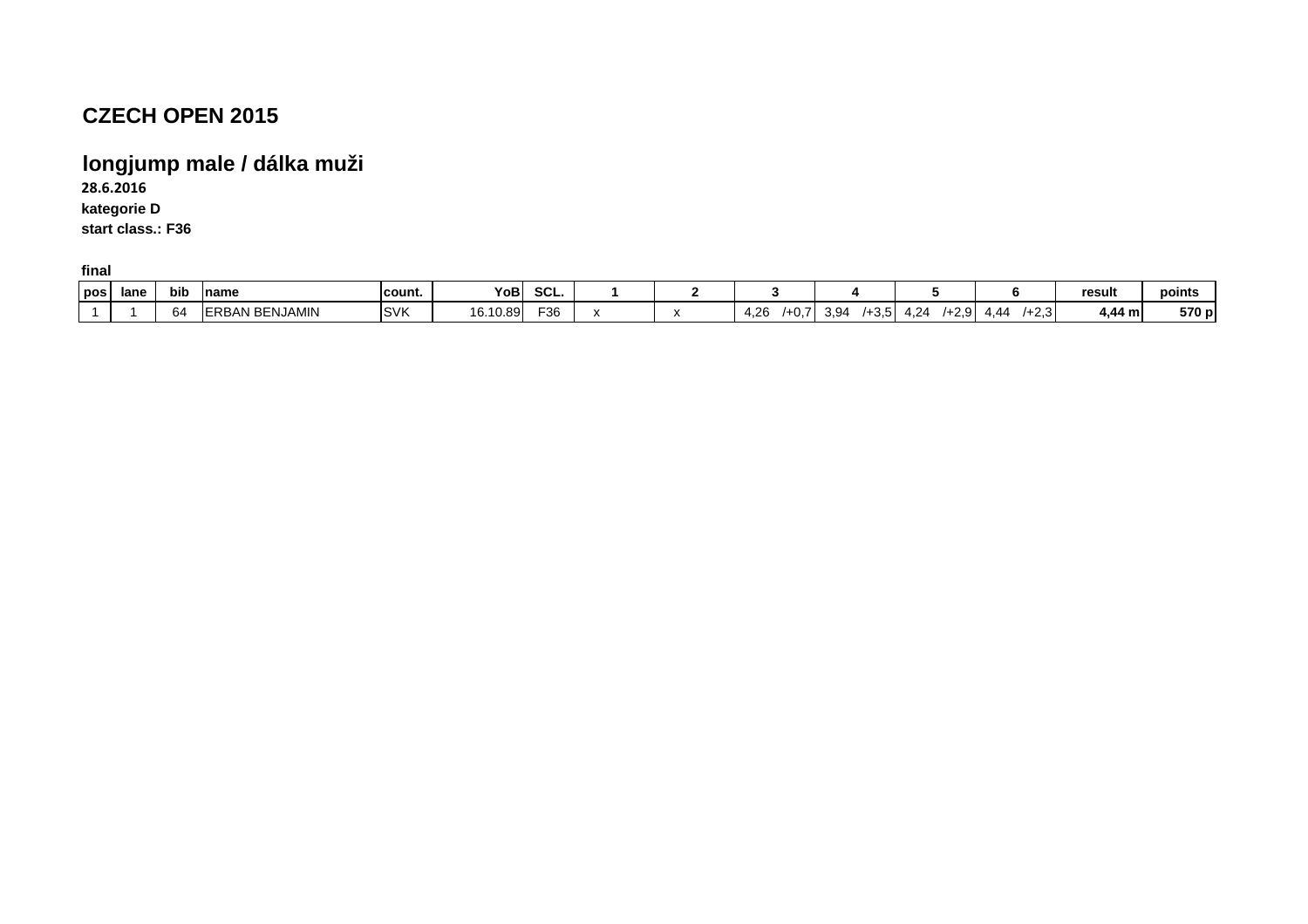#### **discus male / disk muži**

**kategorie D28.6.2016**

**start class.: F34,F51,F57,F56,F55**

|                 | pos lane        |    | bib name               | lcount.                              |            | YoB SCL.        |       |       |       |          |             | O           | result                    | points |
|-----------------|-----------------|----|------------------------|--------------------------------------|------------|-----------------|-------|-------|-------|----------|-------------|-------------|---------------------------|--------|
|                 | 12 <sup>2</sup> | 62 | <b>MATIĆ MIROSLAV</b>  | Athletic club "Srce" Rijeka, Croatia | 03.03.1967 | F <sub>51</sub> | 9,08  | x     | 8,85  | 9,31     | 9,47        | 9,69        | $9,69$ m                  | 749 p  |
|                 |                 | 31 | <b>STIAK JOSEF</b>     | SK Nové Město nad Metují             | 6.10.65    | F <sub>56</sub> | 29,78 |       | 31,82 | 32,60    |             | 31,09 30,53 | $32,60 \text{ m}$         | 682 p  |
|                 |                 | 63 | KUŘEJA MARIAN          | <b>SVK</b>                           | 30.7.80    | F <sub>51</sub> | X     | 9,00  | X     | 9,17     | x           | 8,23        | $9,17 \; m$               | 678 p  |
| 4               |                 | 30 | <b>ZVOLÁNEK MARTIN</b> | SK Nové Město nad Metují             | 26.5.74    | F <sub>51</sub> | 8,41  | 8,28  | 8,03  | 8,37     | 7,90        | 8,73        | $8,73 \text{ m}$          | 614 p  |
| 5               |                 | 26 | VANĚK JAN              | <b>HVEPA</b>                         | 25.1.79    | F <sub>51</sub> | 7,06  | 6,93  | X     | x        | 7,67        | x           | $7,67 \; m$               | 447 p  |
| 6               |                 | 58 | LIŠKA PŘEMYSL          | AC Jaroslava Halvy Zlín              | 4.4.88     | F <sub>57</sub> | 26,90 | 26,51 | X     | 25,85    | x           | 27,95       | 27,95 m                   | 354 p  |
|                 |                 | 25 | STĚPJÁK LUKÁŠ          | <b>HVEPA</b>                         | 17.2.97    | F57             | 21.76 | 19.51 | X     | 20,57    | 22,14 26,01 |             | $26,01 \text{ m}$         | 278 p  |
| 8               |                 | 22 | <b>ENGE MICHAL</b>     | <b>HVEPA</b>                         | 17.12.85   | F51             | x     | 6,32  | 6,51  | 5,31     | 4,28        | 6,03        | $6,51 \; m$               | 265 p  |
| 9               |                 | 27 | <b>ZACH MARTIN</b>     | <b>HVEPA</b>                         | 13.11.85   | F <sub>51</sub> | X     | 5,24  | 6,10  | <b>X</b> | 5.77        | x           | $6,10 \text{ m}$          | 207 p  |
| 10              |                 | 39 | <b>DVOŘÁK MARTIN</b>   | <b>SH</b>                            | 26.4.94    | F34             | 18,72 | 17,24 | X     | 18,37    |             |             | 19,99 21,42 21,42 m       | 172 p  |
| 11              |                 | 23 | <b>HORSKÝ PETR</b>     | <b>HVEPA</b>                         | 16.5.85    | F <sub>55</sub> | 12,36 | 12,02 | 14.13 | 12.10    |             |             | $13,48$   13,19   14,13 m | 54 p   |
| 12 <sup>2</sup> | 10              |    | 42 SOUN BOHUMIL        | <b>SH</b>                            | 7.11.91    | F33             | 6,69  | 8,43  | 7,37  | 7,88     | 7,94        | 7,98        | $8,43 \, m$               | 5 p    |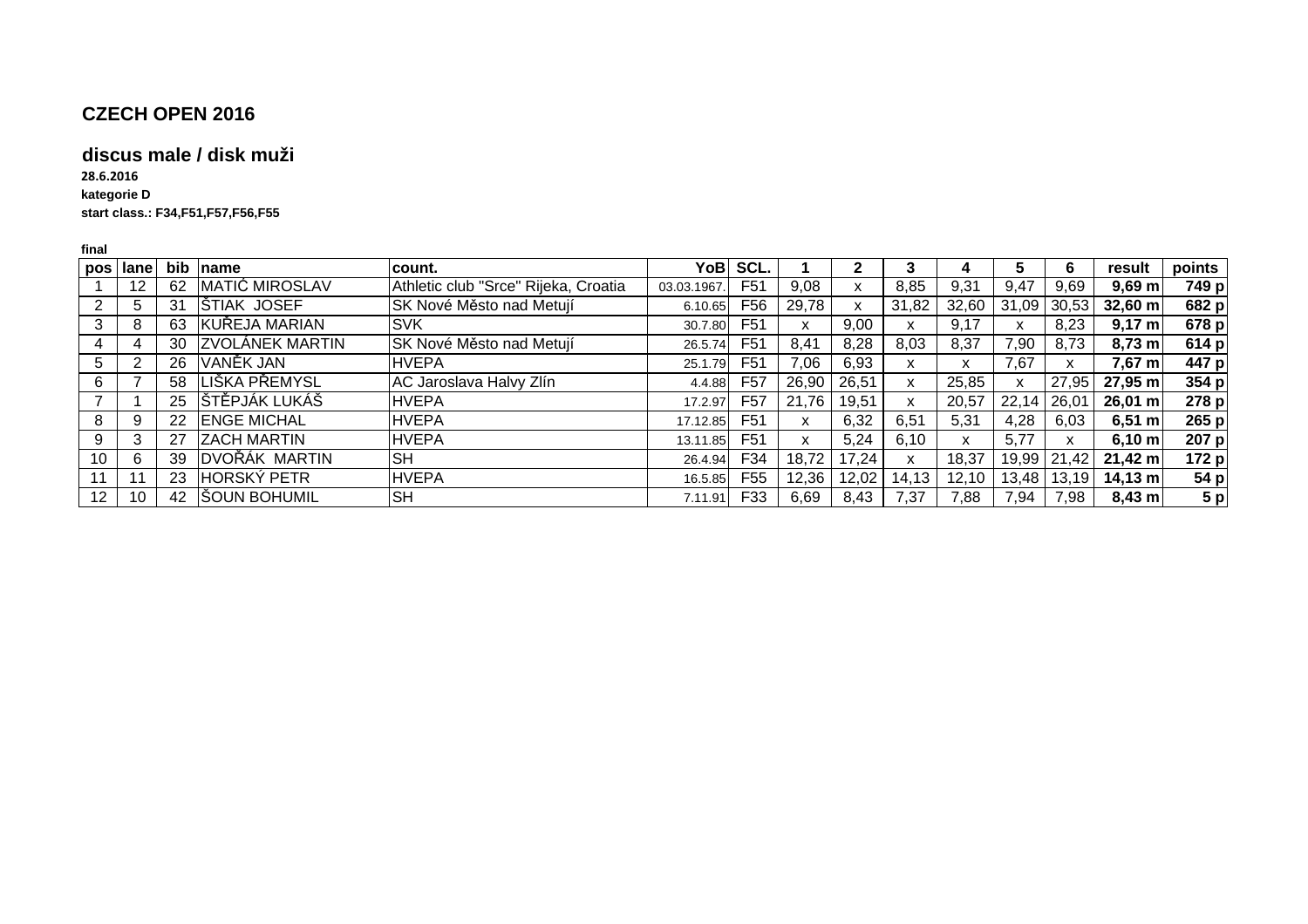# **javelin female / oštěp ženy**

**28.6.2016**

**kategorie D**

**start class.: F12/F37/F44/F46**

| pos | lane | bib | <b>Iname</b>                    | 'count.   | YoBl    | SCL.            |       |              |              |              |                          |       | result    | points |
|-----|------|-----|---------------------------------|-----------|---------|-----------------|-------|--------------|--------------|--------------|--------------------------|-------|-----------|--------|
|     |      | 50  | <b>IMARYAM ALMATROOSHI IUAE</b> |           | .7.86   | F46             | 26,98 | $\mathbf{v}$ | 24,68        | $\mathbf{v}$ | $\cdot$                  | 24,47 | 26,98 m   | 552 p  |
|     |      | 14  | VIDACEK MARIJA                  | Croatia   | 29.9.91 | F <sub>12</sub> | 27,63 | 28,00        | $\mathbf{v}$ | 26,40        | 28,58 28,31              |       | 28,58 m   | 543 p  |
|     |      | 38  | <b>BERNA</b><br>EVA             | <b>SH</b> | 25.5.86 | F37             |       |              |              | -            | $\overline{\phantom{0}}$ |       | <b>NM</b> |        |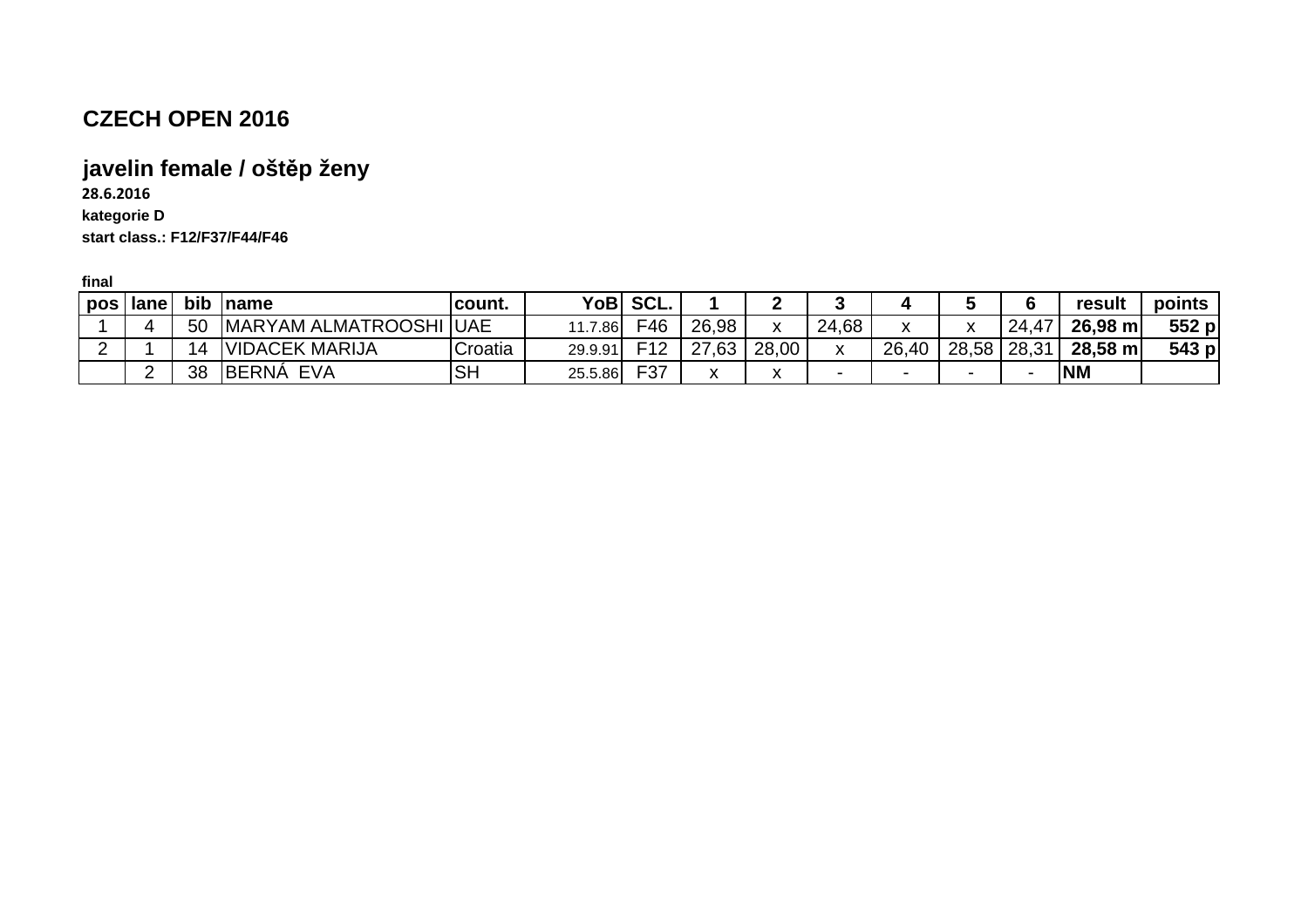## **Results - Výsledky**

## **CZECH OPEN 2016**

# **200m male / 200m muži**

#### **kategorie D**

**start class.: T38/T36**

| final  |             |     |                        | Wind:      | I-1.2    |          |            |        |
|--------|-------------|-----|------------------------|------------|----------|----------|------------|--------|
| pos    | lane        | bib | Iname                  | count.     |          | YoB SCL. | result     | points |
| ◢      | $\sim$      | 37  | <b>IBERDIS MATÉJ</b>   | <b>ISH</b> | 30.4.98  | T38      | 39,30      | 120 p  |
| $\sim$ | $\sim$<br>ັ | 64  | <b>IERBAN BENJAMIN</b> | <b>SVK</b> | 16.10.89 | T36      | <b>DNS</b> |        |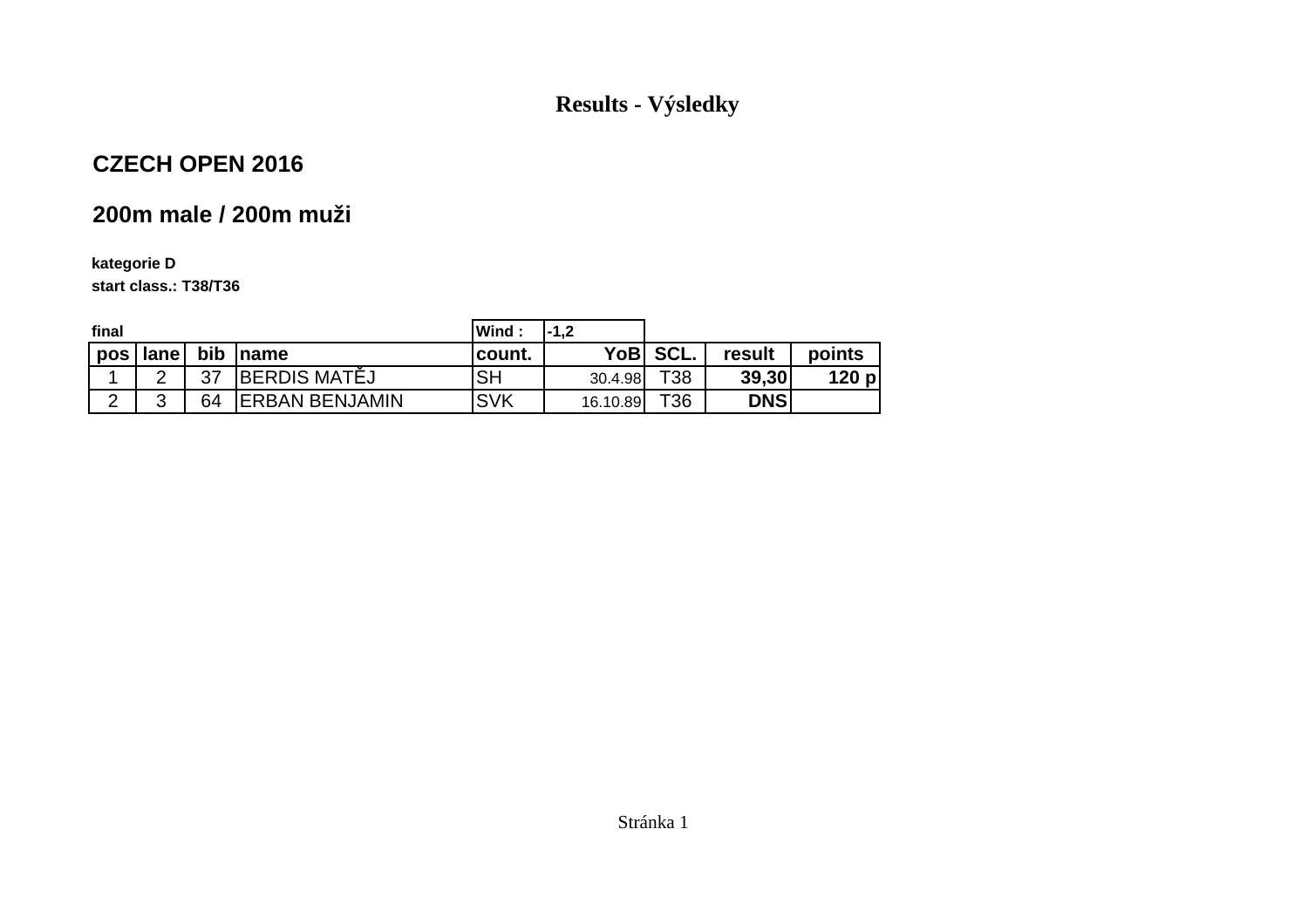# **club female / kuželka ženy**

**kategorie D start class.: F31/F3229.6.2016**

| pos lane |    | bib <i>name</i>         | lcount.            |          | YoB SCL.        |       |       |       |           |           |     | result            | points |
|----------|----|-------------------------|--------------------|----------|-----------------|-------|-------|-------|-----------|-----------|-----|-------------------|--------|
|          | 34 | <b>ČELANSKÁ BARBORA</b> | <b>SC JÚ Praha</b> | 24.4.92  | F32             | 14,29 | 15,32 | 14,92 | 70<br>13. | 13,95     | 44. | $15,32 \text{ m}$ | 534 p  |
|          | 33 | IMUZIKOVÁ ANNA          | <b>SC JÚ Praha</b> | 15.10.97 | F32             | 14,47 | 14,38 | 14,65 | 13,82     | 18<br>14. | 74  | 14,65 m           | 473 p  |
|          | 24 | IPÍSAŘÍKOVÁ VENDULA     | <b>IHVEPA</b>      | 1.3.83   | F32             |       |       |       | 9,79      | 9,89      |     | $9,89$ m          | 98 p   |
|          |    | ISEKYROVÁ ADÉLA         | <b>AK Olomouc</b>  | 11.5.01  | F <sub>32</sub> |       |       |       | 7,24      |           |     | $8,13$ m          | $32$ p |
|          |    | <b>IKVAPILOVÁ EVA</b>   | <b>AK Olomouc</b>  | 10.1.87  | F31             |       |       |       |           |           |     | <b>NM</b>         |        |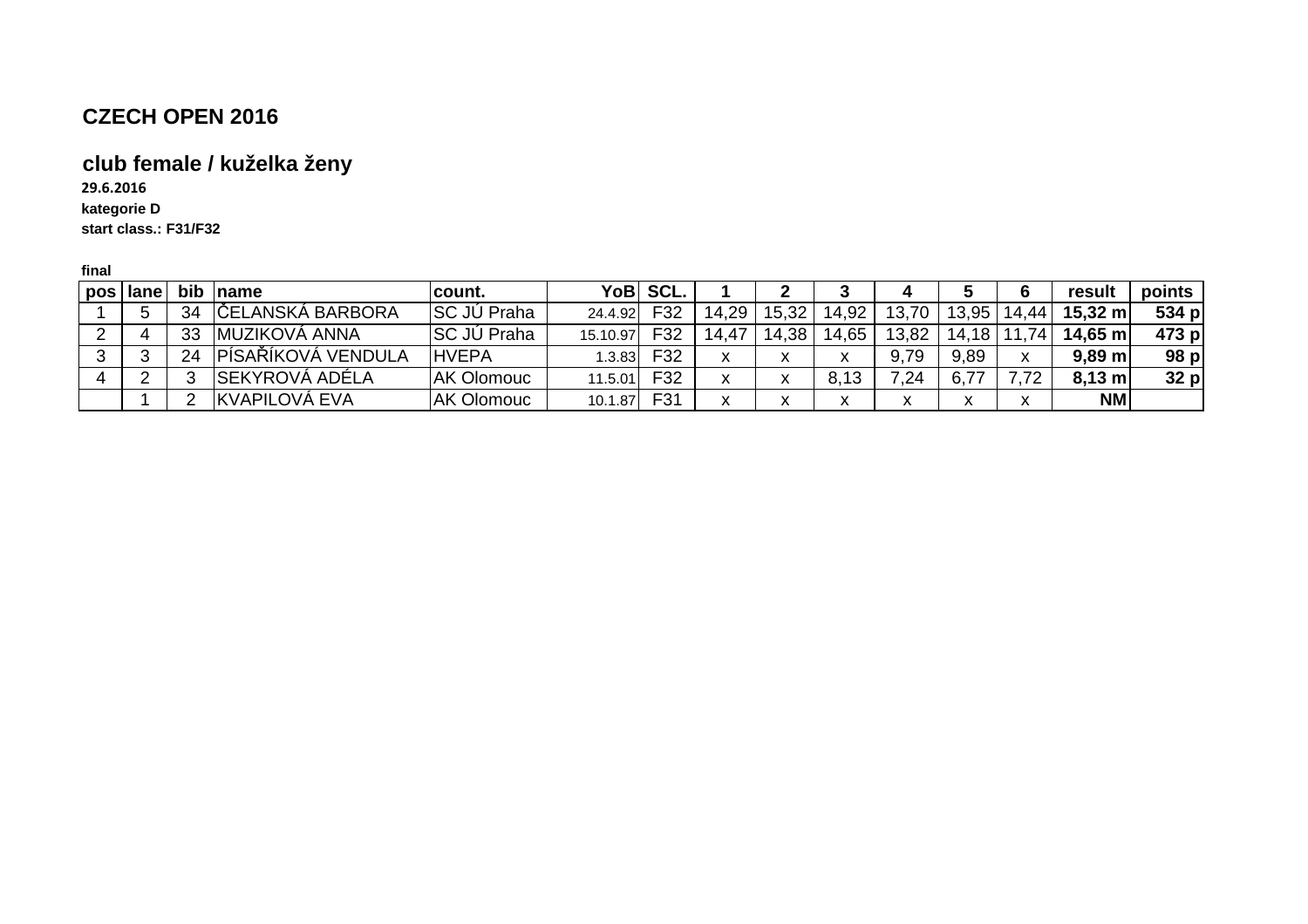### **javelin male / oštěp muži**

**28.6.2016**

**kategorie D**

**start class.: F37/F38**

| -------- |            |              |                       |                  |         |        |                        |             |                   |                                       |                              |              |                     |        |
|----------|------------|--------------|-----------------------|------------------|---------|--------|------------------------|-------------|-------------------|---------------------------------------|------------------------------|--------------|---------------------|--------|
|          | pos   lane |              | bib name              | <b>Icount.</b>   | YoBl    | ' SCL. |                        | ◠           |                   |                                       |                              |              | result              | points |
|          | ⌒<br>w     | 44           | VRÁTIL PETR           | <b>SH</b>        | 26.5.83 | F38    | 39,77                  | $\mathbf v$ | $\mathbf{v}$<br>^ | $\overline{\phantom{a}}$<br>$\lambda$ | $\mathbf{v}$<br>$\mathbf{v}$ | $\mathbf{v}$ | $39,77 \text{ m}$   | 810 p  |
| ∸        |            | 16           | KUKLA MARTIN          | <b>CZP</b><br>JC | 6.1.93  | F37    | $\mathbf{v}$<br>$\sim$ | 36,52       | $\mathbf v$<br>^  | 34,47                                 |                              | 35,31        | $36,52 \; m$        | 637 p  |
|          |            | $4^{\prime}$ | <b>KOHOUT</b><br>JIŘÍ | <b>SH</b>        | 10.1.86 | F37    | 27,22                  | 31,07       | 28,84             | 3,01                                  |                              | $\mathbf{v}$ | $31,07 \; \text{m}$ | 433 p  |
|          |            |              |                       |                  |         |        |                        |             |                   |                                       |                              |              |                     |        |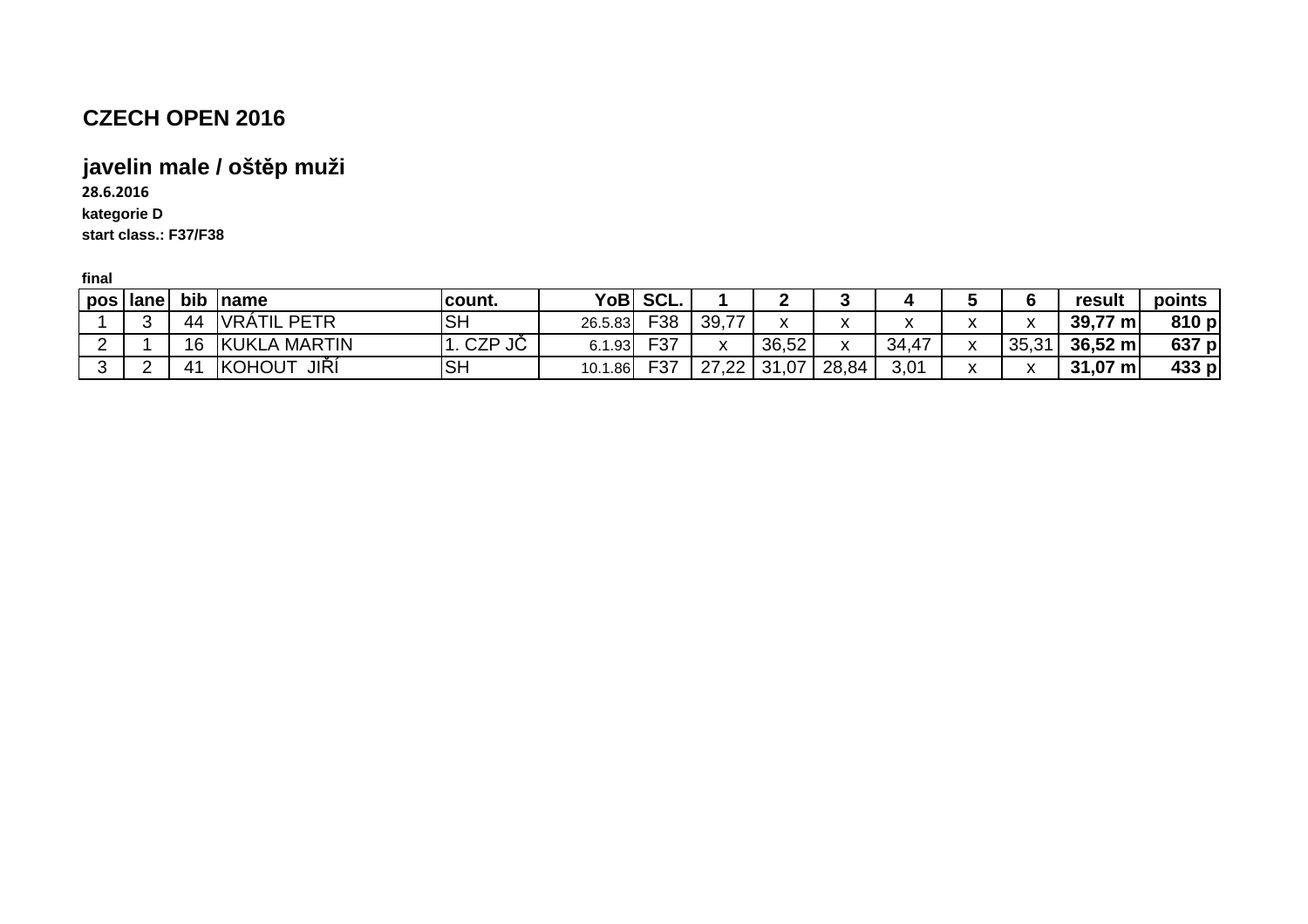#### **shot put male / koule muži**

**kategorie D start class.: F32/\*F33/F3429.6.2016**

| pos l | lane | bib | <b>Iname</b>                    | <u>Icount.</u>                    | YoBl          | SCL.            |                      |      |      |                      |      | result           | points   |
|-------|------|-----|---------------------------------|-----------------------------------|---------------|-----------------|----------------------|------|------|----------------------|------|------------------|----------|
|       |      | 39  | <b>MARTIN</b><br><b>IDVOŘÁK</b> | IS⊦                               | 26.4.94       | $\overline{34}$ |                      |      |      | $\ddot{\phantom{0}}$ | 6,86 | $7,19 \text{ m}$ | 161<br>p |
| _     |      | 42  | SOUN BOHUMIL                    | ISF                               | . 91<br>711   | roo<br>ັບ       | $-5.52$<br>ິ.ບ.ບ     | 5,45 | 5,54 | 5,43                 |      | $5,54 \; m$      | 65p      |
|       |      | 61  | <b>DUŠAN</b><br><b>IVYORAL</b>  | Zlín<br>AC Jaroslava<br>. Halvv i | .1973<br>7.11 | 532             | $\ddot{\phantom{0}}$ | 3,52 |      | ,48                  |      | 4,48 m           | $22$ p   |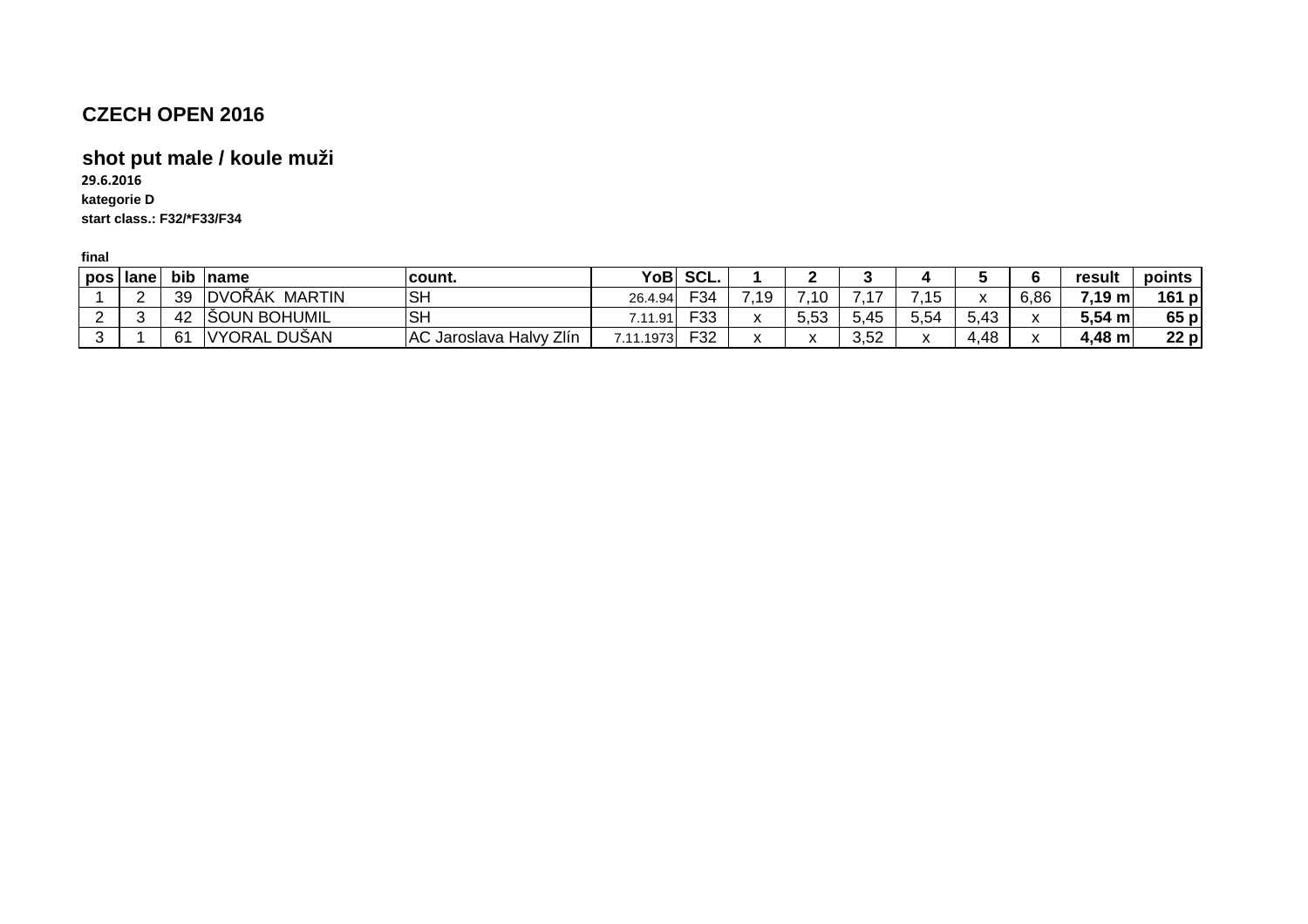#### **javelin male / oštěp muži**

**kategorie D start class.: F55/F56/F5729.6.2016**

| pos   lane | bib | <b>Iname</b>          | lcount.                         |           | YoB  SCL.       |       |       |       |       |             | b     | result              | points  |
|------------|-----|-----------------------|---------------------------------|-----------|-----------------|-------|-------|-------|-------|-------------|-------|---------------------|---------|
| 5          | -31 | STIAK JOSEF           | <b>SK Nové Město nad Metují</b> | 6.10.65   | F <sub>56</sub> | 28,14 | 29,18 | 30,06 |       | 28,39 27,01 |       | $30,06 \, \text{m}$ | 877 p   |
|            |     | ÍŠČAMBURA DUŠAN       | <b>AK Olomouc</b>               | 14.11.66  | F <sub>55</sub> | 17,55 | 18,61 | 19,20 | 19,98 | 21,72 21,25 |       | $21,72 \; m$        | 581 p   |
| 8          | 65  | <b>HUTKA JULIUS</b>   | <b>SVK</b>                      | 18.3.74   | F <sub>57</sub> | 28,77 | 28,77 |       | 25,73 | X           | 27,35 | $28,77$ m           | 540 p   |
|            | 5   | <b>ROTTER MICHAL</b>  | <b>AK Olomouc</b>               | 31.2.1981 | F <sub>55</sub> | 19,04 | 20,   | 18,16 | 20,26 | 20,44 20,80 |       | $20,80 \; \text{m}$ | 526 p   |
| 6          | 53  | <b>SAEED DHANHANI</b> | <b>UAE</b>                      | 4.4.80    | F <sub>55</sub> | '7,24 | 19,20 | 19,06 | 19,00 | X           | 18,80 | $19,20 \; m$        | 427 p   |
|            | 58  | LIŠKA PŘEMYSL         | AC Jaroslava Halvy Zlín         | 4.4.88    | F57             | 7.37  | 19,63 | 17.95 | 18,08 | 17,86       | 18,25 | $19,63 \; m$        | 154 p   |
|            | 23  | HORSKÝ PETR           | <b>HVEPA</b>                    | 16.5.85   | F <sub>55</sub> | 2.17  | 12.85 | 13,33 | 12,03 | 13,00       | 13,07 | $13,33 \; m$        | 113 $p$ |
|            | 25  | STĚPJÁK LUKÁŠ         | <b>HVEPA</b>                    | 17.2.97   | F <sub>57</sub> |       |       |       |       |             |       | <b>DNS</b>          |         |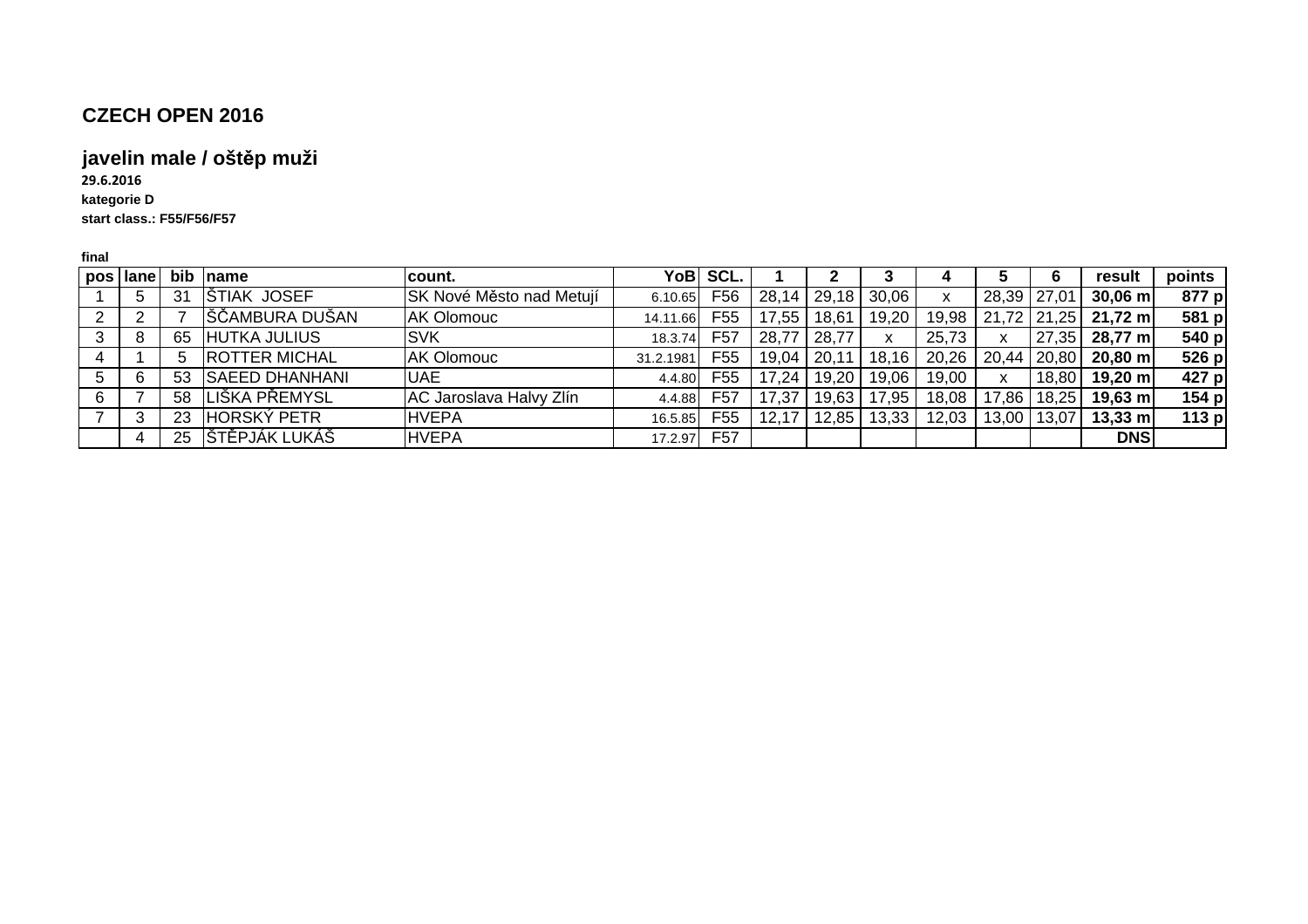#### **discus male / disk muži**

**kategorie D start class.: F32/F53/F5428.6.2016**

| pos | lane | bib | Iname                    | lcount.                        |           | YoB SCL.        |       |                 |       |       |              |       | result              | points |
|-----|------|-----|--------------------------|--------------------------------|-----------|-----------------|-------|-----------------|-------|-------|--------------|-------|---------------------|--------|
|     |      | 52  | <b>ABDULLA ALMASBAHI</b> | <b>UAE</b>                     | 3.5.85    | F54             |       | $20.89$   20.03 | 20,41 | х     | 21,05        |       | $21,05 \; \text{m}$ | 529 p  |
|     |      | -57 | NÁČIN STANISLAV          | <b>AC Jaroslava Halvy Zlín</b> | 16.3.60   | F54             | 16.10 | 15,23           | 14,73 | 15,46 | 15,37        | 15,90 | $16,10 \; \text{m}$ | 228 p  |
|     |      | 28  | <b>KROUŽEL LEOŠ</b>      | <b>IHVEPA</b>                  | 20.6.86   | F <sub>53</sub> |       |                 | 9,54  | 9.54  | 9,05         | 9.15  | $9.54$ m            | 49 p   |
|     |      | 61  | VYORAL DUŠAN             | AC Jaroslava Halvy Zlín        | 7.11.1973 | F32             | 6.62  | 7,00            | 5,78  | x     | $\checkmark$ | 6,53  | 7.00 ml             | 27 p   |
|     |      |     | <b>KUNC LUKÁŠ</b>        | <b>AK Olomouc</b>              | 30.1.86   | F54             | 8,35  | 8.03            | 7,98  | 7,30  | 8,07         | 7,33  | $8,35 \; m$         | 8 p    |
|     |      | 36  | <b>SERBUS FRANTIŠEK</b>  | <b>SC JÚ Praha</b>             | 20.7.85   | F32             |       |                 |       |       |              |       | <b>DNS</b>          |        |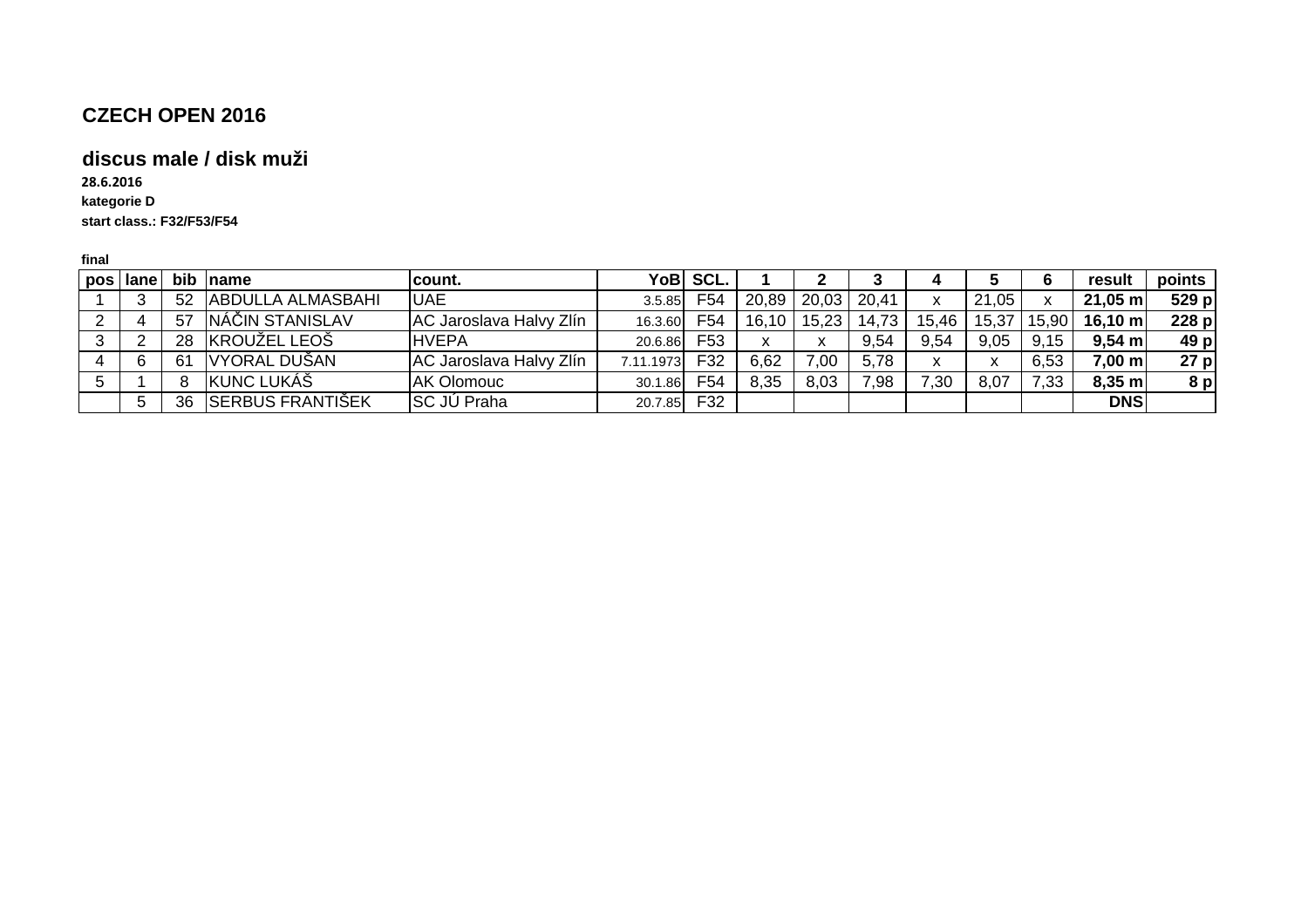## **Results - Výsledky**

## **CZECH OPEN 2016**

# **400m female / 400m ženy**

#### **kategorie D**

**start class.: T20**

| final          |      |    |                             | <b>Wind:</b>  |          |                 |        |        |
|----------------|------|----|-----------------------------|---------------|----------|-----------------|--------|--------|
| pos            | lane |    | bib name                    | count.        |          | YoB SCL.        | result | points |
|                | 5    | 19 | IHUSÁKOVÁ KATEŘINA          | <b>IČSMPS</b> | 5.7.98   | T <sub>20</sub> | 02,41  | 828 p  |
| $\overline{2}$ | 4    | 18 | TITĚROVÁ TEREZA             | <b>IČSMPS</b> | 21.12.97 | T <sub>20</sub> | 05,09  | 753 p  |
| 3              | 3    |    | <b>ISKUHROVSKÁ VERONIKA</b> | <b>ČSMPS</b>  | 27.11.95 | T <sub>20</sub> | 07,15  | 699 p  |
| 4              | 6    | 21 | VOTROUBKOVÁ VERONIKA        | <b>ČSMPS</b>  | 28.7.94  | T <sub>20</sub> | 16,29  | 496 p  |
| 5              | 2    | 20 | SVÁTKOVÁ ZUZANA             | <b>ČSMPS</b>  | 9.11.87  | T <sub>20</sub> | 21,57  | 399 p  |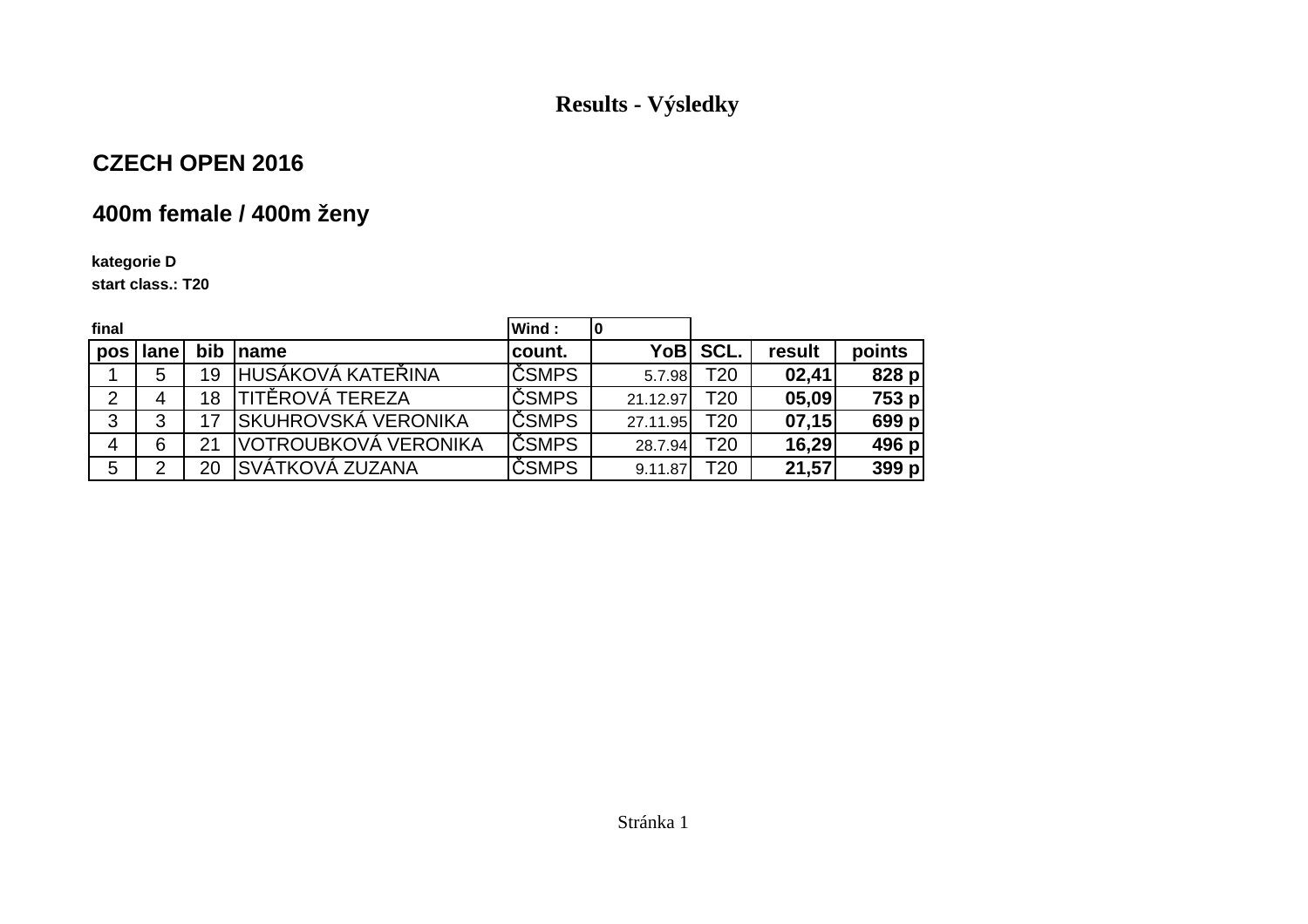# **discus female / disk ženy**

**kategorie D start class.: F32/F34/F55/F5729.6.2016**

| pos Hane | bib | Iname                    | lcount.                 | YoB      | SCL.            |       |       |       |       |                           | 6              | result            | points         |
|----------|-----|--------------------------|-------------------------|----------|-----------------|-------|-------|-------|-------|---------------------------|----------------|-------------------|----------------|
|          | 35  | <b>NOVÁKOVÁ KATEŘINA</b> | <b>SC JÚ Praha</b>      | 18.12.97 | F55             | 15,81 | 15,85 | x     | 15,28 | 15,22                     | 15,35          | $15,85 \text{ m}$ | 307 p          |
|          |     | OBROVÁ MIROSLAVA         | <b>AK Olomouc</b>       | 10.8.75  | F <sub>57</sub> | 16,37 | 16,35 | 16,52 | 16,44 | $\mathbf{v}$<br>$\lambda$ | v<br>$\lambda$ | $16,52 \; m$      | 238p           |
| 3        | 24  | PÍSAŘÍKOVÁ VENDULA       | <b>HVEPA</b>            | .3.83    | F32             | 4,69  | 4,95  | 4,23  | 4,67  | 5,12                      | 4.41           | $5,12 \; m$       | 88 p           |
| 5        | 59  | MARCANÍKOVÁ ANNA         | AC Jaroslava Halvy Zlín | 23.3.95  | F34             | 6,19  | 6.48  | 5,60  | x     | 6,07                      | 6,10           | $6,48$ m          | 6p             |
| 6        | 60  | <b>IMORCINKOVÁ LENKA</b> | AC Jaroslava Halvy Zlín | 4.7.88   | F34             | 5,06  | 4,97  | 5,36  | 5,17  | 5,01                      | 5,60           | $5,60$ m          | $2$ p          |
|          |     | SEKYROVÁ ADÉLA           | <b>AK Olomouc</b>       | 11.5.01  | F32             | 2,01  | 2,54  | 2,30  | 2,52  | 2,46                      | 2,58           | $2,58$ m          | 1 <sub>p</sub> |
|          | 10  | <b>ALRASHEEDY SIHAM</b>  | <b>CZE</b>              |          | F <sub>57</sub> |       |       |       |       |                           |                | <b>DNS</b>        |                |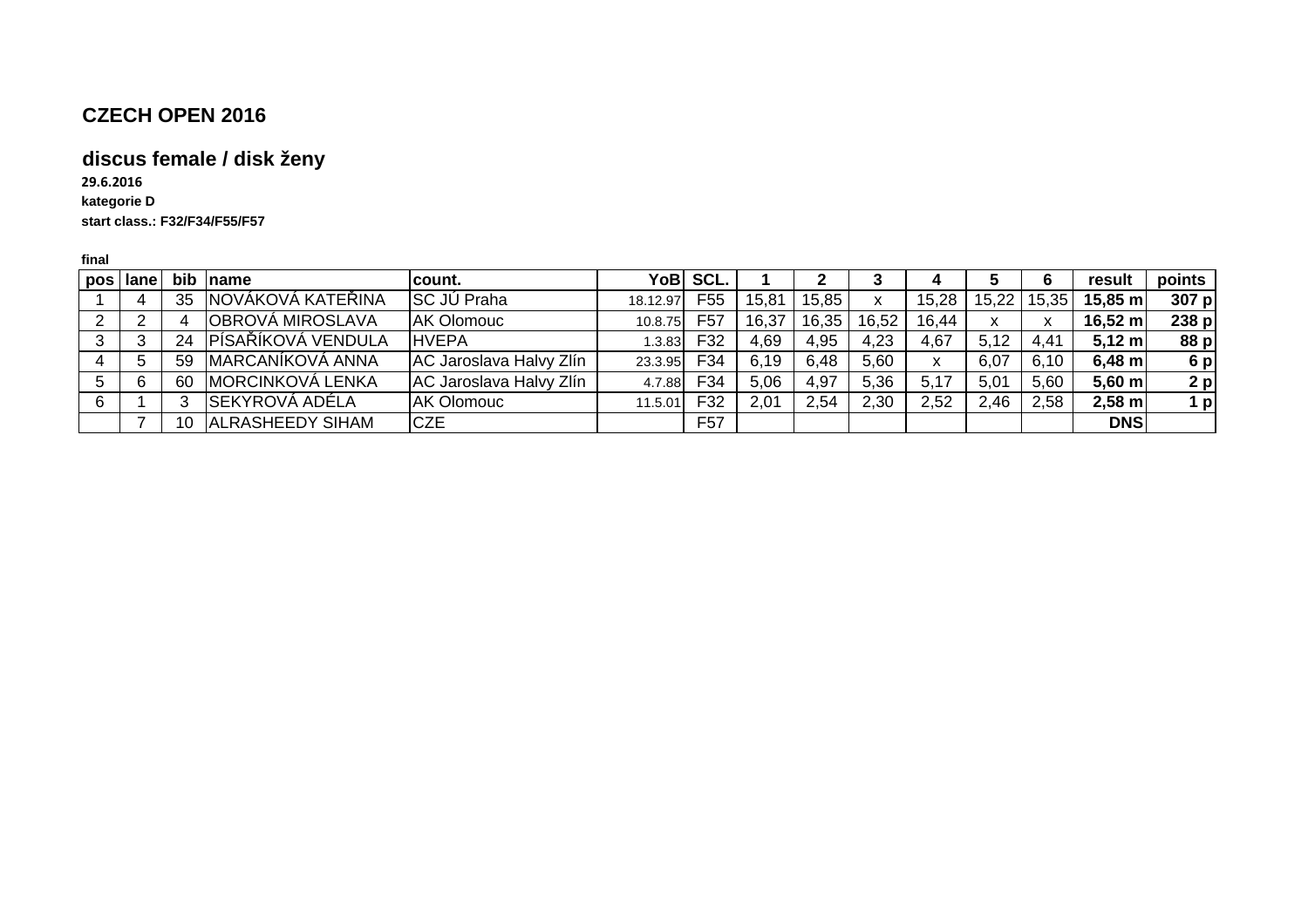#### **shot put male / koule muži**

**kategorie D start class.: F52/F53/F5429.6.2016**

| pos lane | <b>bib</b> | <b>Iname</b>              | lcount.                         | YoB     | SCL.            |      |               |                |      |      |               | result             | points |
|----------|------------|---------------------------|---------------------------------|---------|-----------------|------|---------------|----------------|------|------|---------------|--------------------|--------|
|          | 32         | KISÝ ALEŠ                 | <b>SK Nové Město nad Metují</b> | 30.9.80 | F <sub>53</sub> | 45.' | $.5^{\prime}$ | .50            | 7,68 |      | ,65           | $7,74 \text{ m}$   | 840 p  |
|          | -57        | <b>NÁČIN STANISLAV</b>    | AC Jaroslava Halvy Zlín         | 16.3.60 | F54             | 5.25 |               | 5,81           | 6,15 | 6,7' |               | $6,71 \text{ ml}$  | 399 p  |
|          | 52         | <b>IABDULLA ALMASBAHI</b> | <b>UAE</b>                      | 3.5.85  | F54             | 5.95 | 6,36          | 6.36           |      | ↗    | $\cdot$<br>^` | $6,36$ m           | 322 p  |
|          |            | <b>VARTON FILIP</b>       | <b>AK Olomouc</b>               | 12.5.91 | F <sub>52</sub> | 4,54 | 5,00          | $4.9^{\prime}$ | 5,13 |      | 5.19          | $5.19$ m           | 114 p  |
|          |            | KUNC LUKÁŠ                | <b>AK Olomouc</b>               | 30.1.86 | F54             | 3,96 | 3,83          | 3,80           | 2 71 | 3,86 | 3,94          | $3,96 \, \text{m}$ | 14 p   |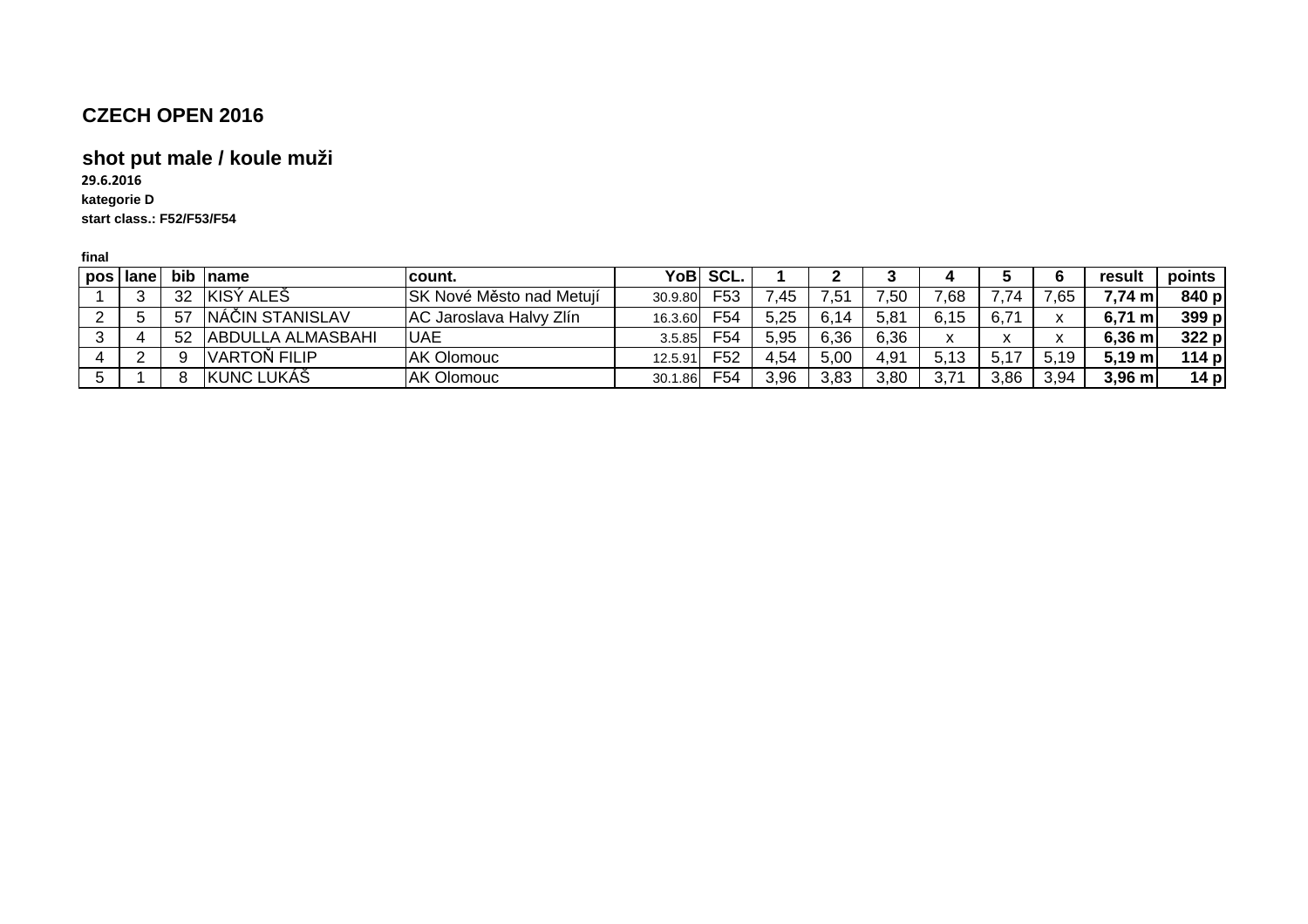# **javelin female / oštěp ženy**

**kategorie D start class.: F34/F5529.6.2016**

| pos   lane | bib     | <b>Iname</b>                   | lcount.                                  | <b>YoB</b> | SCL.            |            |      |      | н            |      | result                 | points      |
|------------|---------|--------------------------------|------------------------------------------|------------|-----------------|------------|------|------|--------------|------|------------------------|-------------|
|            | つに<br>ິ | ، KATEŘINA<br><b>INOVAKOVA</b> | Isc<br>JÙ<br>Praha                       | 18.12.97   | F <sub>55</sub> | 46         | ,89  | .68  | 11,98        |      | $1,98 \text{ m}$<br>44 | 404 p       |
| <u>_</u>   | 60      | MORCINKOVÁ<br>ENKA.            | Zlín<br><b>AC</b><br>Halvv<br>√Jaroslava | 4.7.88     | $\mathsf{F}34$  | െറ<br>U.ZZ | 5,60 | 5,38 | $\cdot$<br>́ | 5,59 | $6,22 \text{ m}$       | ۰p۱<br>14 L |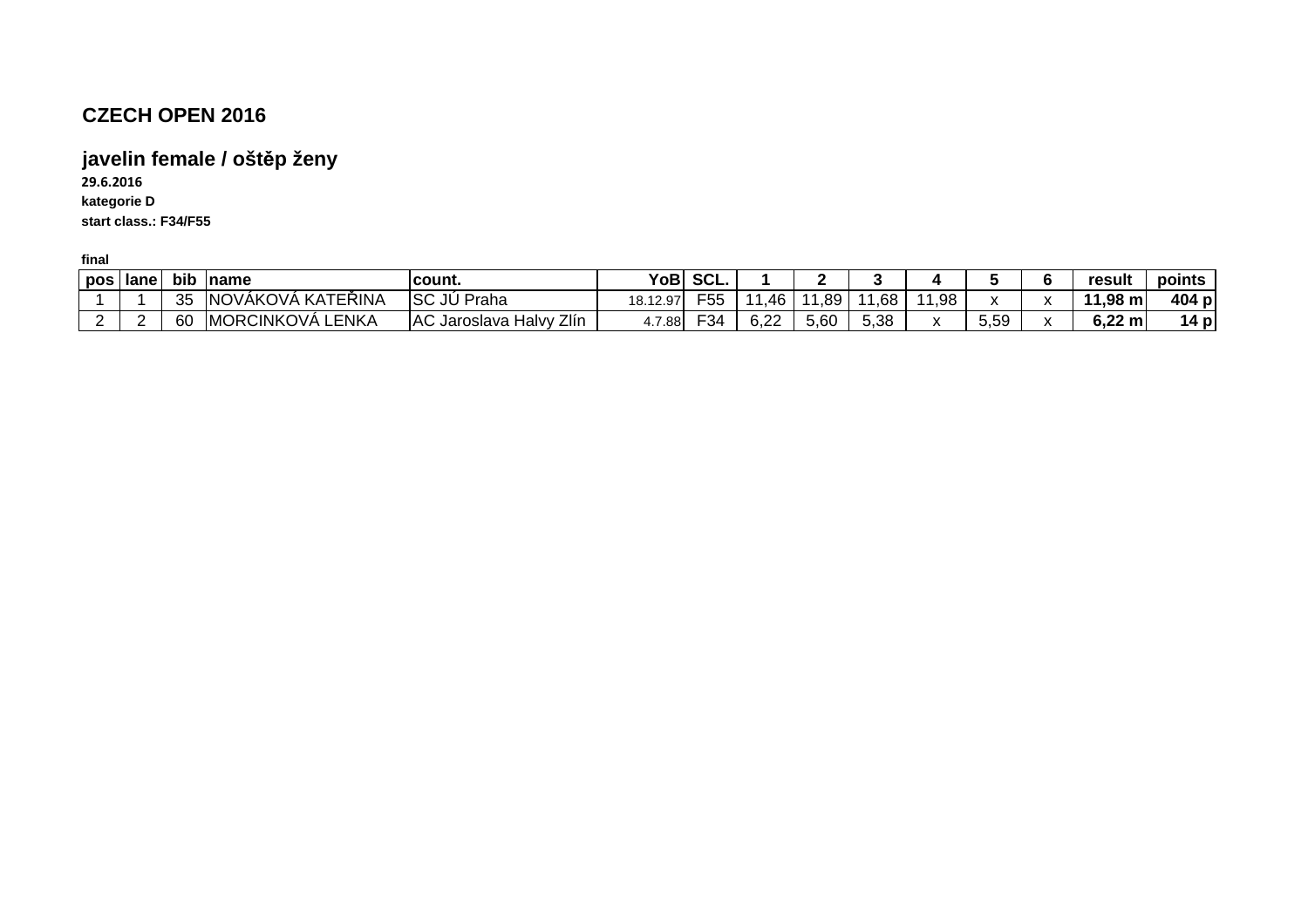## **javelin male / oštěp muži**

**29.6.2016**

**kategorie D**

**start class.: F33/F34**

| pos   lane |   | bib | <b>Iname</b>                    | count.    | <b>YoB</b> | ' SCL.      |               |             |              |            |                           |           | result            | points             |
|------------|---|-----|---------------------------------|-----------|------------|-------------|---------------|-------------|--------------|------------|---------------------------|-----------|-------------------|--------------------|
|            |   | 39  | <b>MARTIN</b><br><b>IDVORAK</b> | <b>SH</b> | 26.4.94    | F34         | ,39<br>14     | .69         | 13 Q1<br>v.v | .18<br>14. | د 1 A<br>— 2⊂…            | 13,90     | $14,69 \text{ m}$ | 60p                |
| -          | - |     | <b>BOHUMIL</b><br>ISOUN         | <b>SH</b> | .11.91     | ่⊢าก<br>ັບບ | $\sim$<br>. ب | ം ഹ<br>0.ZZ | 8,65         | ,58        | $\mathbf{v}$<br>$\lambda$ | $\lambda$ | 8,65 m            | 51<br>$\mathbf{p}$ |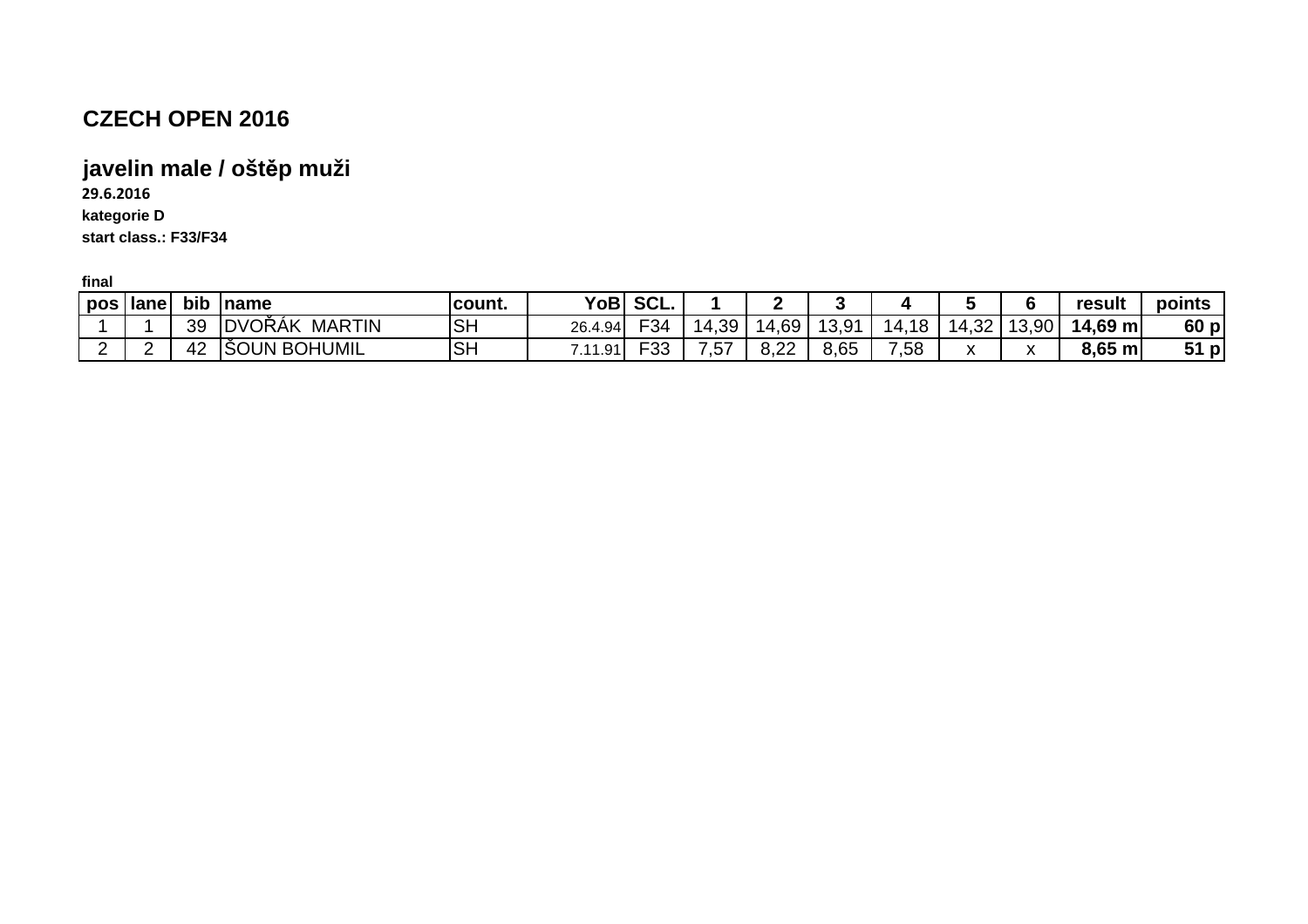# **discus female / disk ženy**

**29.6.2016**

**kategorie D**

**start class.: F37**

| 785<br><b>F07</b><br><b>SH</b><br><b>FVA</b><br><b>BERNA</b><br>$27,82 \; \text{m}$<br>09<br>$\sim$<br>$\sim$<br>$\sim$<br>07<br>$\sim$<br>.36<br>ററ<br>38<br>09<br>.66<br>25.5.86<br>$\cdot$<br>∠ه.<br>ו כ−<br>$\epsilon$<br>-<br>- | pos | <b>Ilane</b> | bib | Iname | count. | YoB | $\sim$<br>JUL. |  |  |  | result | points       |
|--------------------------------------------------------------------------------------------------------------------------------------------------------------------------------------------------------------------------------------|-----|--------------|-----|-------|--------|-----|----------------|--|--|--|--------|--------------|
|                                                                                                                                                                                                                                      |     |              |     |       |        |     |                |  |  |  |        | $\mathsf{p}$ |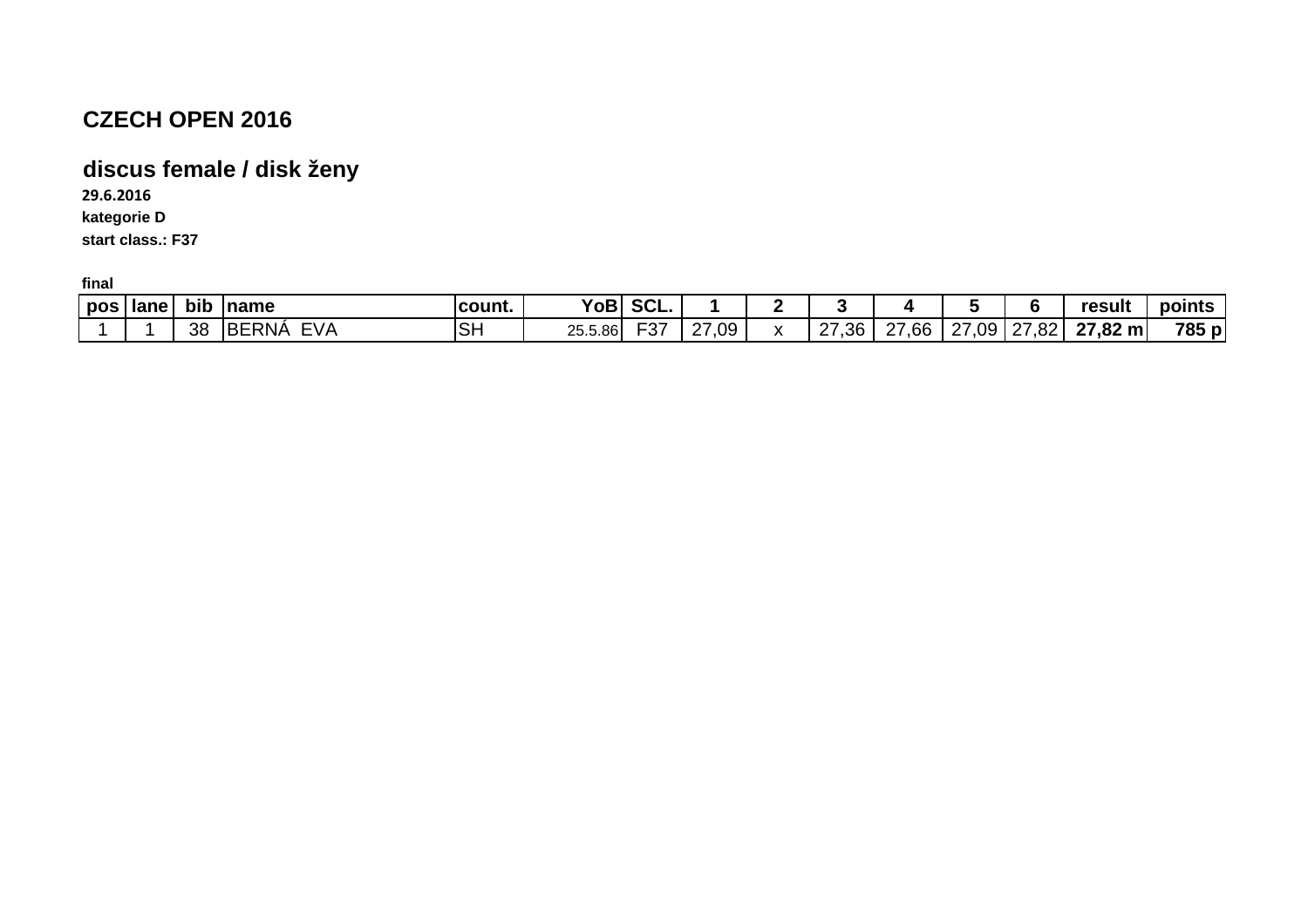# **discus male / disk muži**

**29.6.2016**

**kategorie D**

**start class.: F37/F40**

| pos | lane |    | bib <i>name</i>       | <b>Icount.</b> |         | YoB SCL. |       |       |                 |       |    | result            | points |
|-----|------|----|-----------------------|----------------|---------|----------|-------|-------|-----------------|-------|----|-------------------|--------|
|     |      | 13 | <b>SLOUP MATIJA</b>   | Croatia        | 24.6.96 | F40      |       | 21,85 | $\mathbf{v}$    | 21,75 | ററ | $22,11 \text{ m}$ | 1033 p |
|     |      |    | JIŘÍ<br><b>KOHOUT</b> | <b>SH</b>      | 10.1.86 | F37      | 28,00 |       | $30,74$   29,48 | X     |    | $31,40$ 31,40 m   | 574 p  |
|     |      | 45 | <b>PALLAG MICHAL</b>  | ıSН            | 24.4.89 | F37      | 28,97 | 30,29 |                 | 30,63 |    | $29,39$ 30.63 m   | 560 p  |